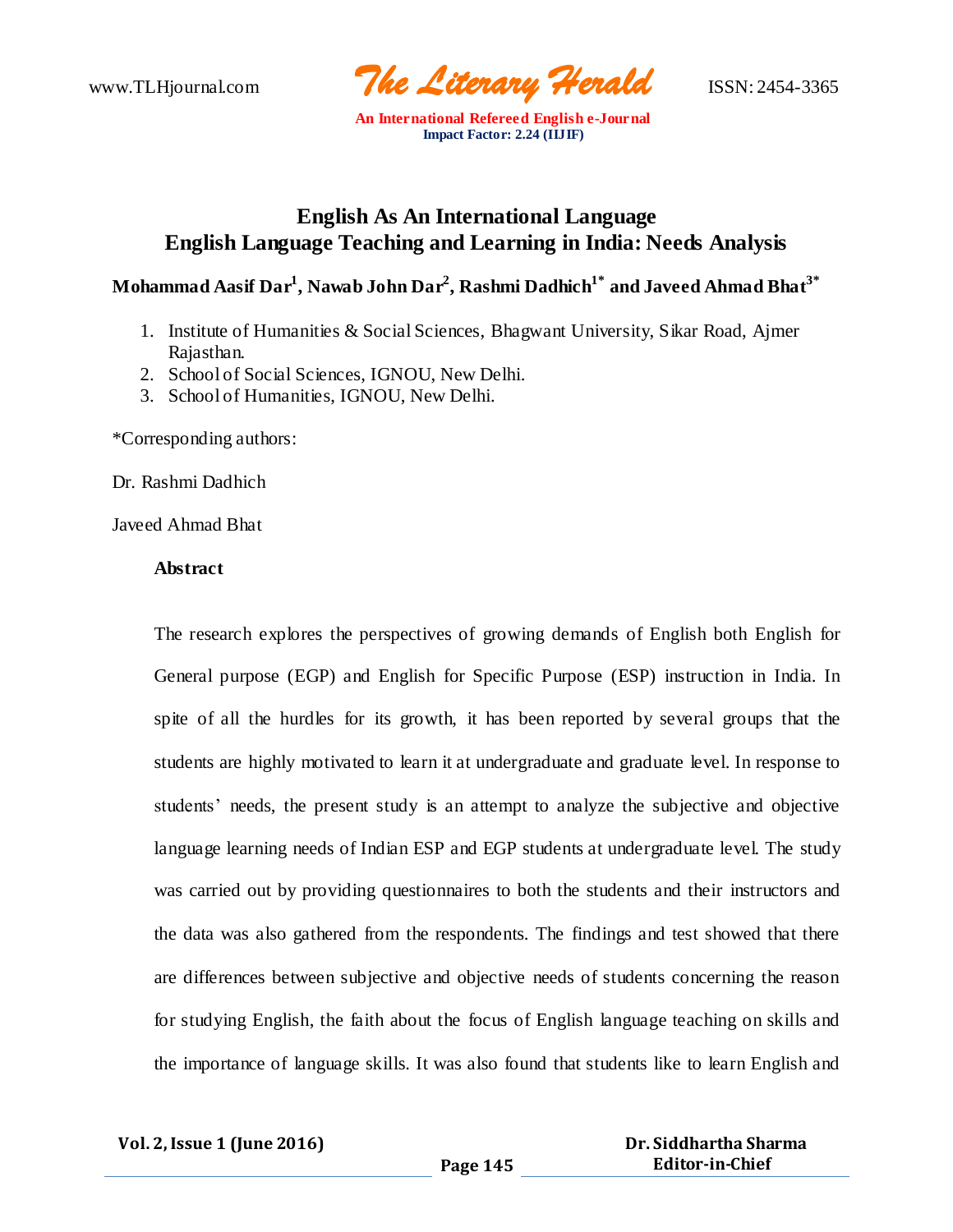www.TLHjournal.com *The Literary Herald*ISSN: 2454-3365

consider it an essential for their future study. So for as future domain of English language use and role of English at undergraduate and graduate level are concerned the results showed no change between subjective and objective needs of students .Additionally, the present study also deals with the methods and the curriculum through which the students may be able to understand and evaluate the basic needs of language learning .Suggestions were given how to improve the teaching-learning process .The way in which students can put their learning into practice in day to day use to fulfill their practical demands through effective communication skills apart from gaining command over English language is also highlighted.

**Keywords:** Needs analysis, subjective needs analysis, objective needs analysis ,EGP, ESP ,designing a course ,task analysis ,communicative syllabus

### **Introduction:**

English language has been emerged as the language of the future and language of the present throughout the world. English language so to say has become the maid of all international affairs. It has become the language of internationa l communication. Therefore it is very important to know the needs of the students and prepare the curriculum for them so that they will face the current demands in a comprehensive manner. We must be aware about the fact that the students of English language and literature are quite different from the other students of medical and engineering fields. Therefore it is very necessary to frame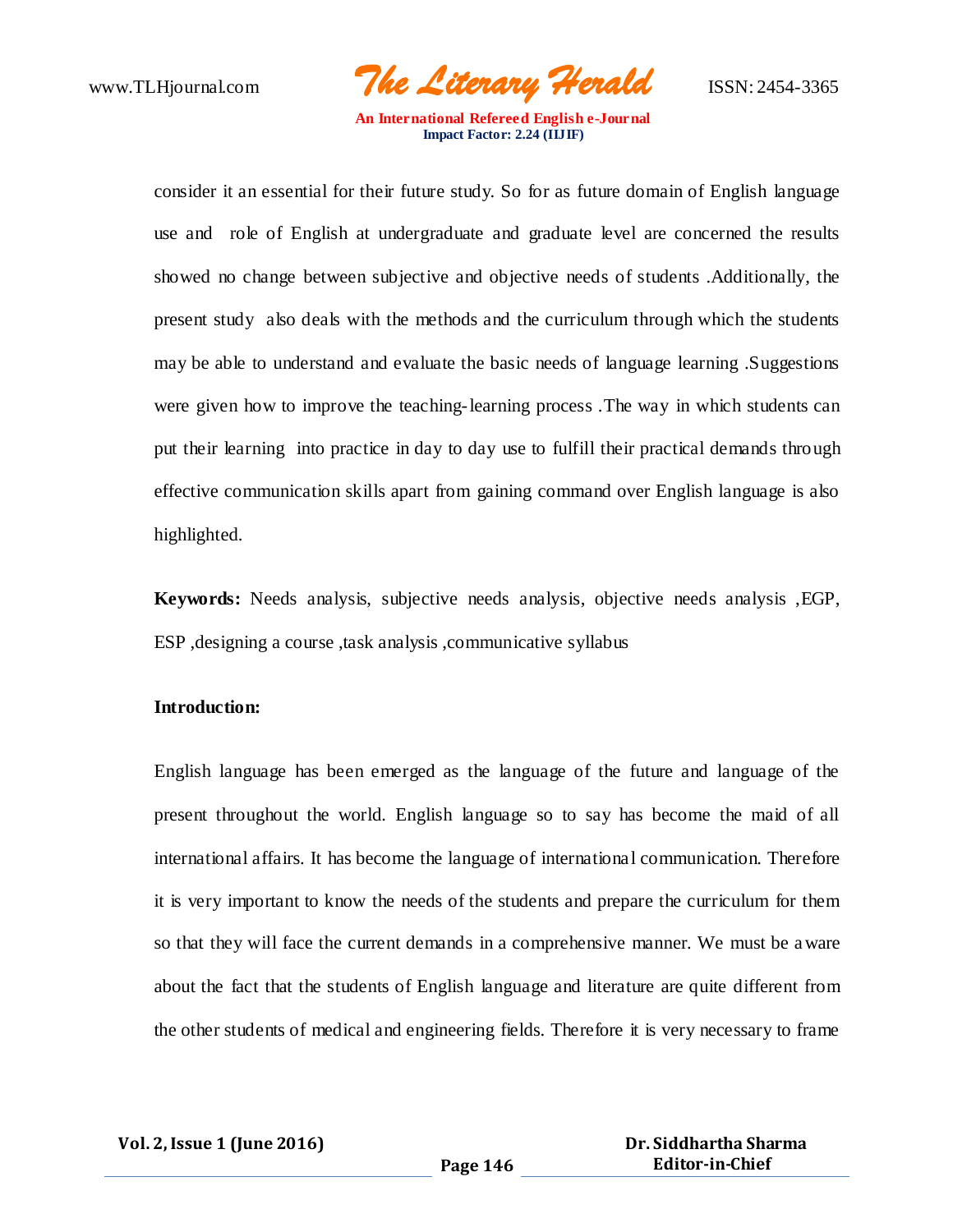www.TLHjournal.com *The Literary Herald*ISSN: 2454-3365

such a syllabus which will fulfill the needs of the students. The curriculum needs to be prepared in accordance with the specific language needs in the field of the learners**.**

Needs assessment or analysis is a device to know the learners – their age, social background etc. Its use in modern language teaching was first made by the council of Europe (1973; published later in Trim et al; 1980 and Richterich and Chanceral; 1987). Rechterich defines languages needs as:

> The language needs of adult learning a modern language are the requirements which arise from the use of that language in the multitude of situations which may arise in the social lives of individuals and groups.

(Trim et al; 1980)

In general terms needs assessment is systematic exploration of the way things are and the way they should be (Stout; 1995).however, so far as language is concerned, needs assessment is the process of identifying the students' reason for studying a language. it refers to the procedures for identifying general and specific language needs of students so that appropriate goals, objective, and contents in courses can be developed (Hutchinsonn&Waters;1987)

The analysis helps the designer to keep himself aware of the learners' necessities, lacks and wants in order to develop courses that have a reasonable content for exploitation in the classroom:

| Vol. 2, Issue 1 (June 2016) |          | Dr. Siddhartha Sharma  |
|-----------------------------|----------|------------------------|
|                             | Page 147 | <b>Editor-in-Chief</b> |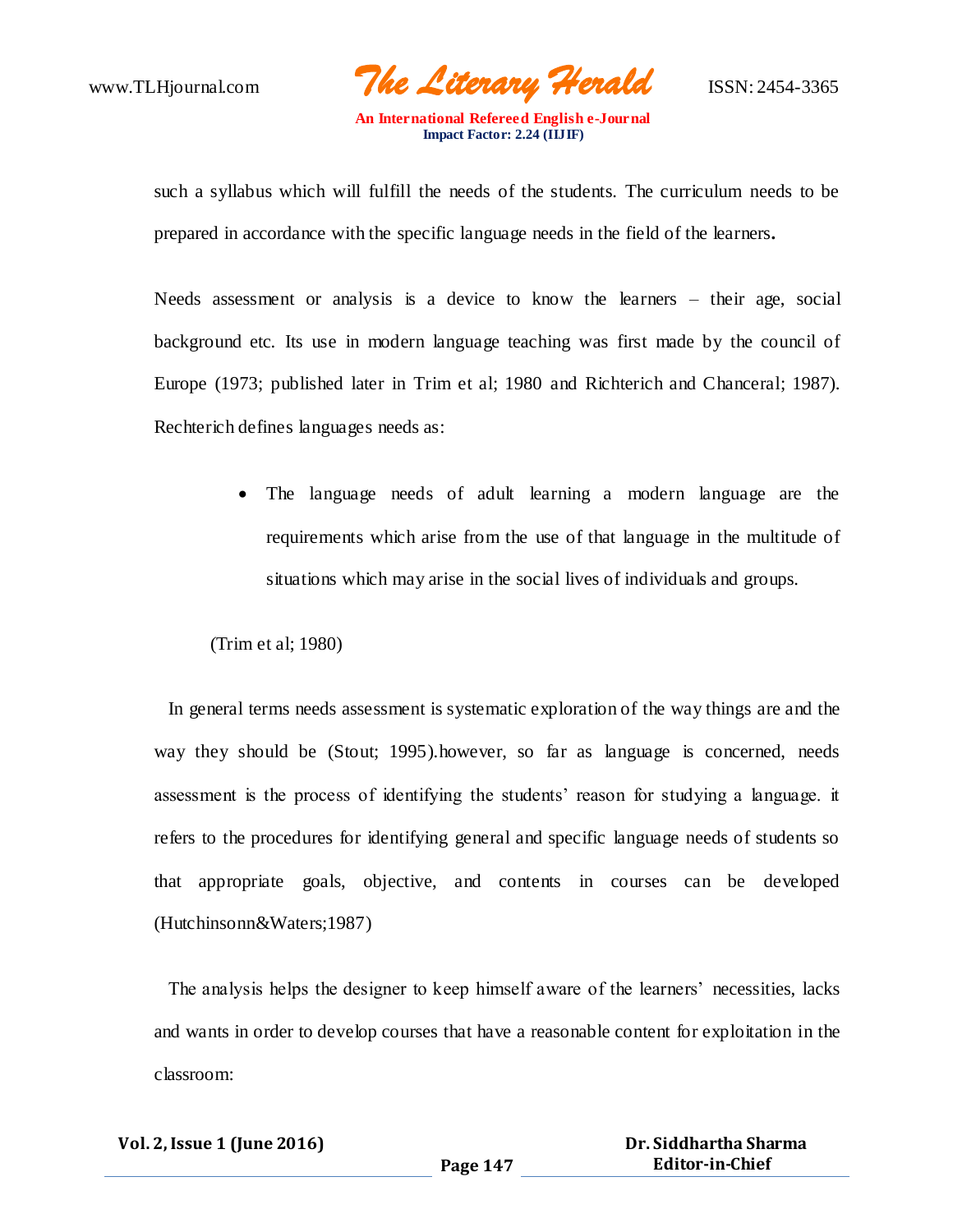www.TLHjournal.com *The Literary Herald*ISSN: 2454-3365

If learners, sponsors and teachers know why the learners need English, the awareness will have an influence on what will b acceptable as a reasonable content in the language course, and on the positive side, what potential can be exploited.

(Hutchinson & Waters;1987)

Needs analysis or assessment is therefore "a process for identification and defining valid curriculum and instructional and management objectives in order to facilitate learning in an environment that is closely related to the real life situations of the student and brings into sharp focus the settings and roles that he is likely to face after he finishes his formal education. The planners (both at the curriculum and the syllabus levels) have to have a clear view of the gaps between the current level of the proficiency in students and the desired outcome of the teaching programme:

Needs assessment is a tool which formally harvests the gaps between current results (outcomes, products) that are required and desired, places these gaps (needs) in priority Order and select those gaps (needs) of the highest priority for action usually through the implementation of a new or existing curriculum or management process. In order for a needs assessment to be valid and useful it should include the educational partners of learners, educators, and community members in the process of defining gaps (needs).

( English &Kaufman 1975:3-4)

|  | Vol. 2, Issue 1 (June 2016) |  |  |
|--|-----------------------------|--|--|
|--|-----------------------------|--|--|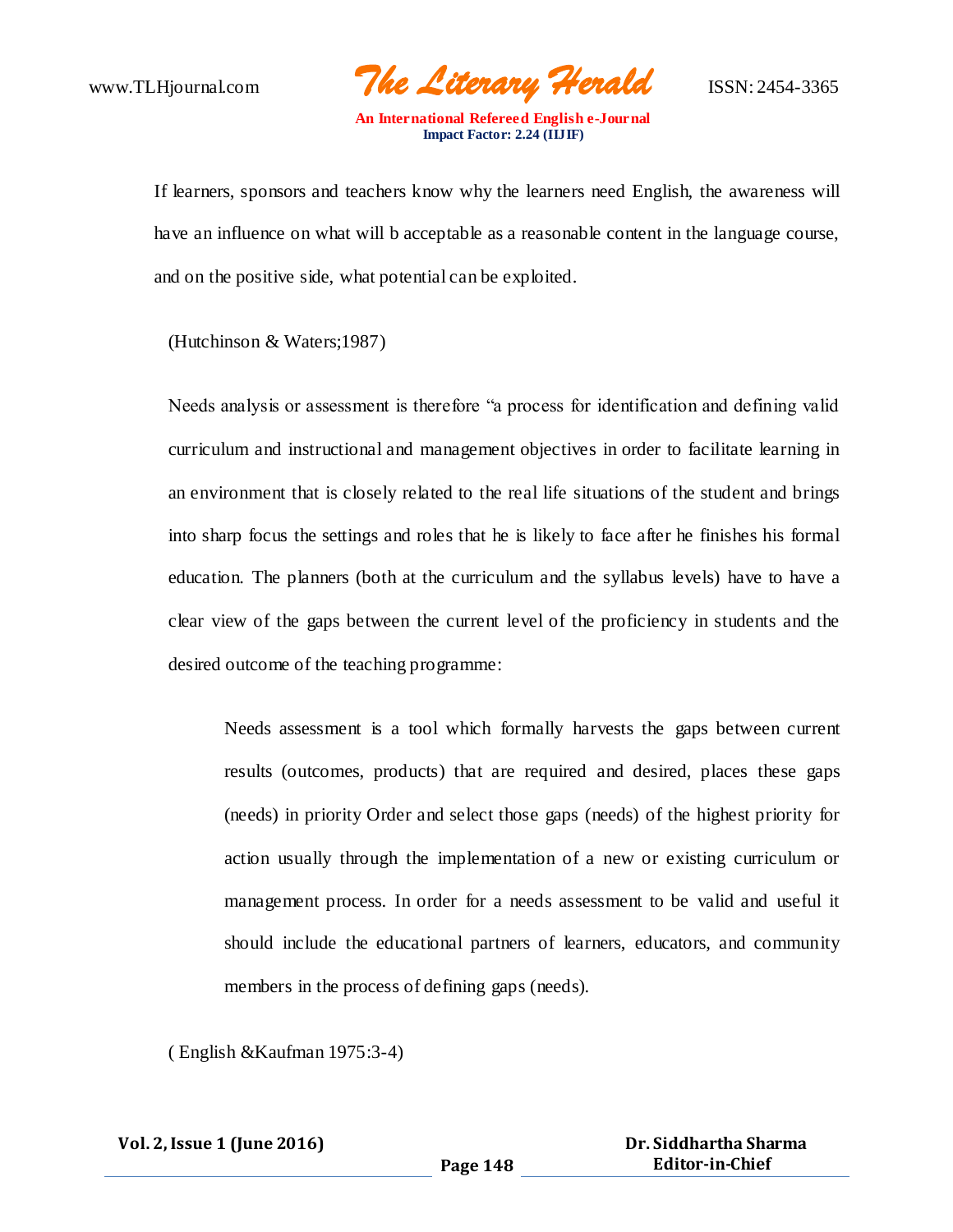www.TLHjournal.com *The Literary Herald*ISSN: 2454-3365

The information thus gathered enables the designer to concentrate on those goals and objectives that entail maximum benefits for the learners .As Richards (1990:1-2) suggests, the analysis serves three purposes:

\_\_\_\_\_it provides a means of obtaining wider input into the content, design and implementation of a language programme;

\_\_\_\_it can be used in developing goals, objectives and content; and

\_\_\_it provide data for reviewing and evaluating an existing programme.

Needs analysis (also known as needs assessment)has a vital role in the process of designing and carrying out any language course, whether it be English for Specific Purpose(ESP)or general English courses sand its centrality has been acknowledged by several scholars and authors(Munbay;1978, Richtrich and Chancerel;1987, Hutchinson Waters;1987, Berwick;1989, Brindly;1989)

According to Iwai et.al, the term needs analysis generally refers to the activities that are involved in collecting information that will serve as the basis for developing curriculum that will meet the needs of a particular group of students.

Brindley and Berwick offer definitions of different types of needs and accounts of various problems and limitations in making use of this concept, including ways in which we might distinguish between needs identified and those expressed or experienced by

| Vol. 2, Issue 1 (June 2016) |          | Dr. Siddhartha Sharma  |
|-----------------------------|----------|------------------------|
|                             | Page 149 | <b>Editor-in-Chief</b> |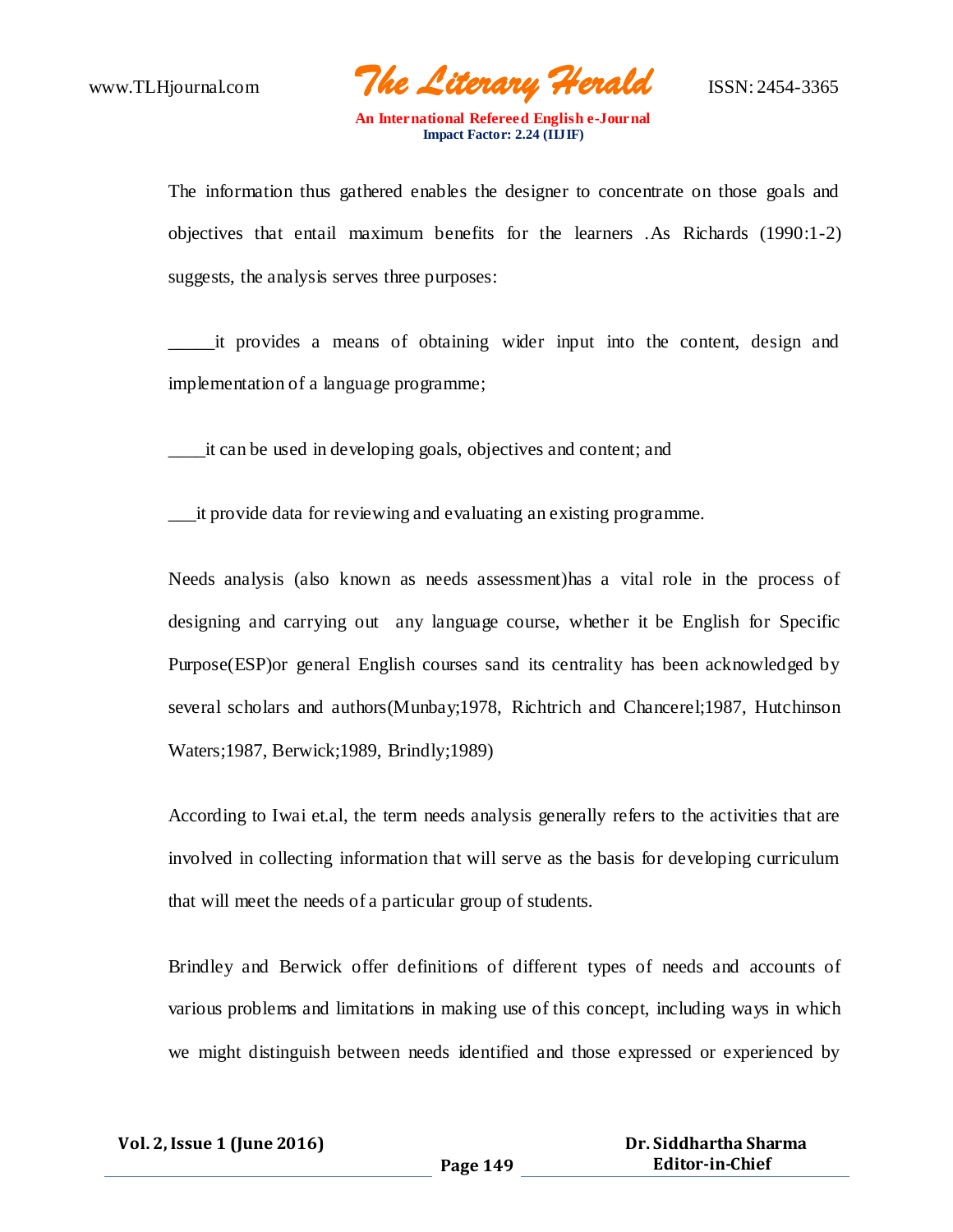www.TLHjournal.com *The Literary Herald*ISSN: 2454-3365

learners. In the state-of-the-art article, West (1994) gives a thorough overview of needs analysis in language teaching, including its history, theoretical basis, approach to need analysis etc.

According to Iwai et.al (1999), formal needs analysis is relatively a new to the field of language teaching .However informal needs analysis have been conducted by teachers in order to assess what language points their students needs to master. Infact the reason why different approaches were born and replaced by others is that teachers have intended to meet the needs of their students during their learning.

Review:

Though needs analysis as we know it today ,has gone through many stages ,with the publication of Munbay's communicative syllabus design in 1978,situations and functions were set within the frame of needs analysis .In his book Munbay introduced 'communication needs processor' which is the basis of Munbay's approach to need analysis.

Bell (1981) likens the process to an industrial process ing mechanism that assess its INPUT, analysis it and then defines the OUTPUT. The importance of 'needs assessment' in designing a course is diagrammed in the following figure: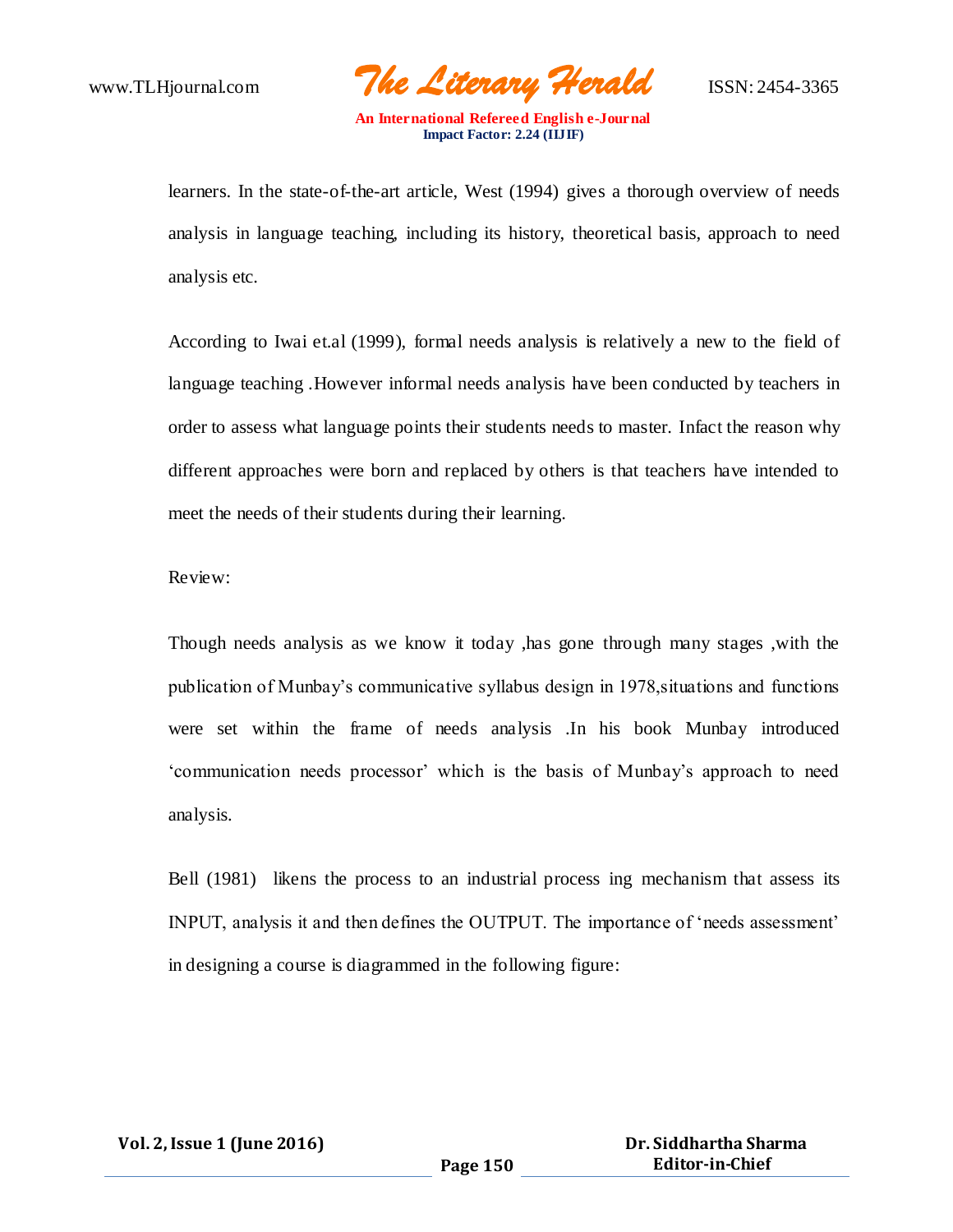www.TLHjournal.com *The Literary Herald*ISSN: 2454-3365

As the demands for EFL and ESP have increased in recent years, a considerable amount of research has been carried out 0on needs analysis in ESP (Alikhan 2007; Deutch, 2003; jaijang, 2007; Noora 2008)

Since 1980s many studies have examined EFL students' language needs .where as some studies (johns,1981;Ostler,1980)examine students' needs in several skill areas, others focus on specific areas such as aural/oral skills (Ferris,1998),and writing skills (Horowitz,1986;Holme,1996).often ,needs analysis studies focus on what Hutchinson and waters refer to as "target needs", particularly necessities (Hutchinson & Waters,1986,cited in Jordan,1997).

Tailefer(2006) conducted a study on the professional language needs of economics graduates and the results of this study indicates that higher levels of competence were soon to be necessary in all four language skills in varied types of communication with both native speakers and non-natives, and graduates expressed difficulty in meeting their target needs ,particularly in oral communication .The other important needs emanated from learners themselves in the form of "subjective" needs .Robinson(1991;7)describes these as "what the students themselves would like to gain from the language course .this view of needs implies that students may have personal aims in addition to the requirements of their studies or jobs". By means of informal talk with course potential participants ,the fallowing were adjudged to represent such needs :

"Passing English examinations for professional promotion,

| Vol. 2, Issue 1 (June 2016) |          | Dr. Siddhartha Sharma  |
|-----------------------------|----------|------------------------|
|                             | Page 151 | <b>Editor-in-Chief</b> |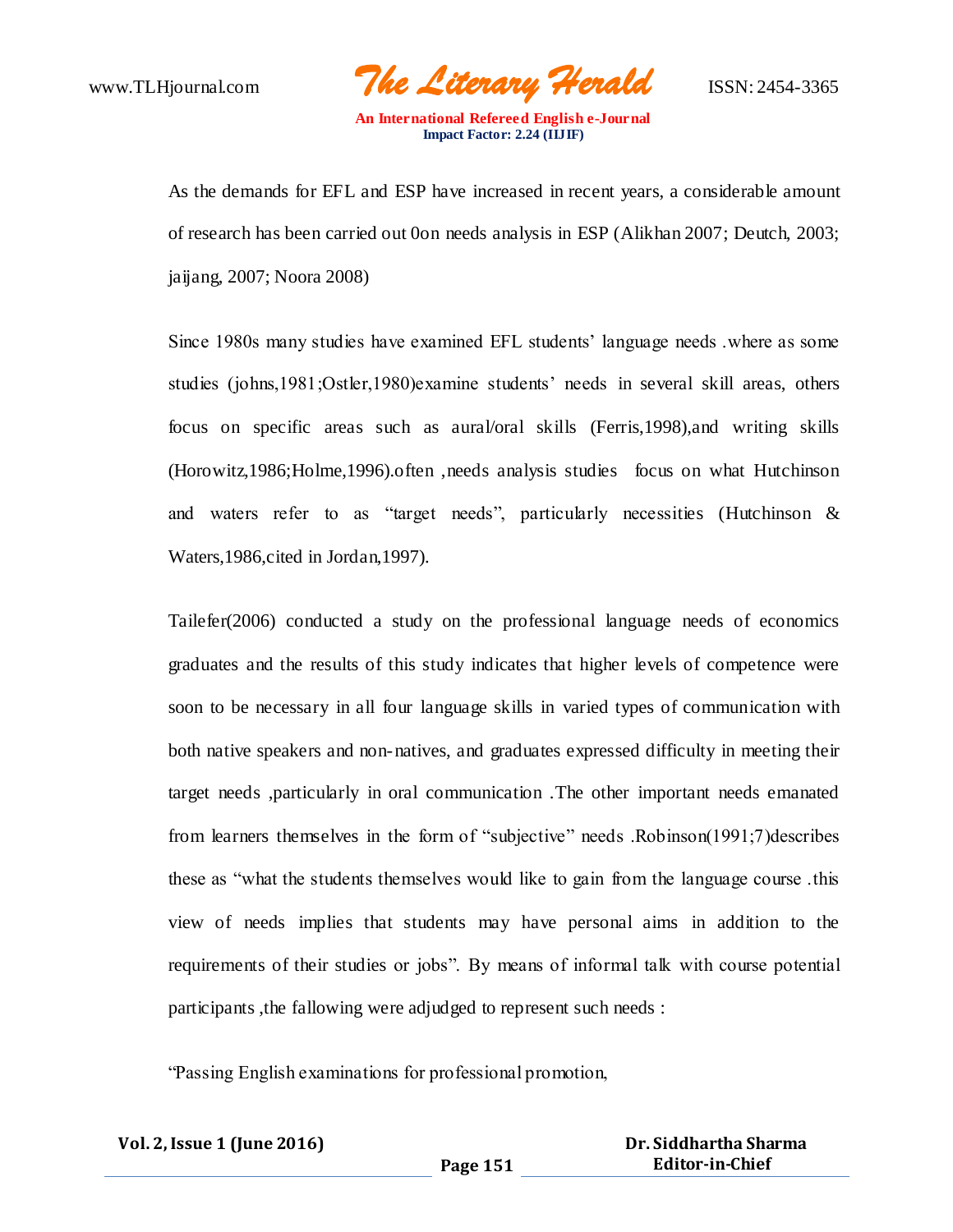www.TLHjournal.com *The Literary Herald*ISSN: 2454-3365

Working or studying abroad or in joint ventures,

Doing part-time translation,

Enjoying films, songs or VCD in English

(ii*)Objective and Subjective Needs Analysis*

Two types of needs have been distinguished: Objective and Subjective.

Objective needs are those which can be diagnosed by teachers on the basis of the analysis of personal data about learners along with information about their language proficiency and patterns of language use(using a guide as their own personal experience and knowledge).

\_\_Brindley 1984:31

Objective data would, thus, provide biographical information about the learner –age ,nationality, language ,etc.(Nunan1988b)

a. Subjective needs on the other hand, cannot be predicted "because they depend on events, unforeseencircumstances, and people"(Richtrich,1980 in Trim et.al 1980:32).Subjective needs are therefore related to and "reflect the perceptions ,goals ,and priorities of the learner"(Nunan1988 b:18).

| Vol. 2, Issue 1 (June 2016) |          | Dr. Siddhartha Sharma  |
|-----------------------------|----------|------------------------|
|                             | Page 152 | <b>Editor-in-Chief</b> |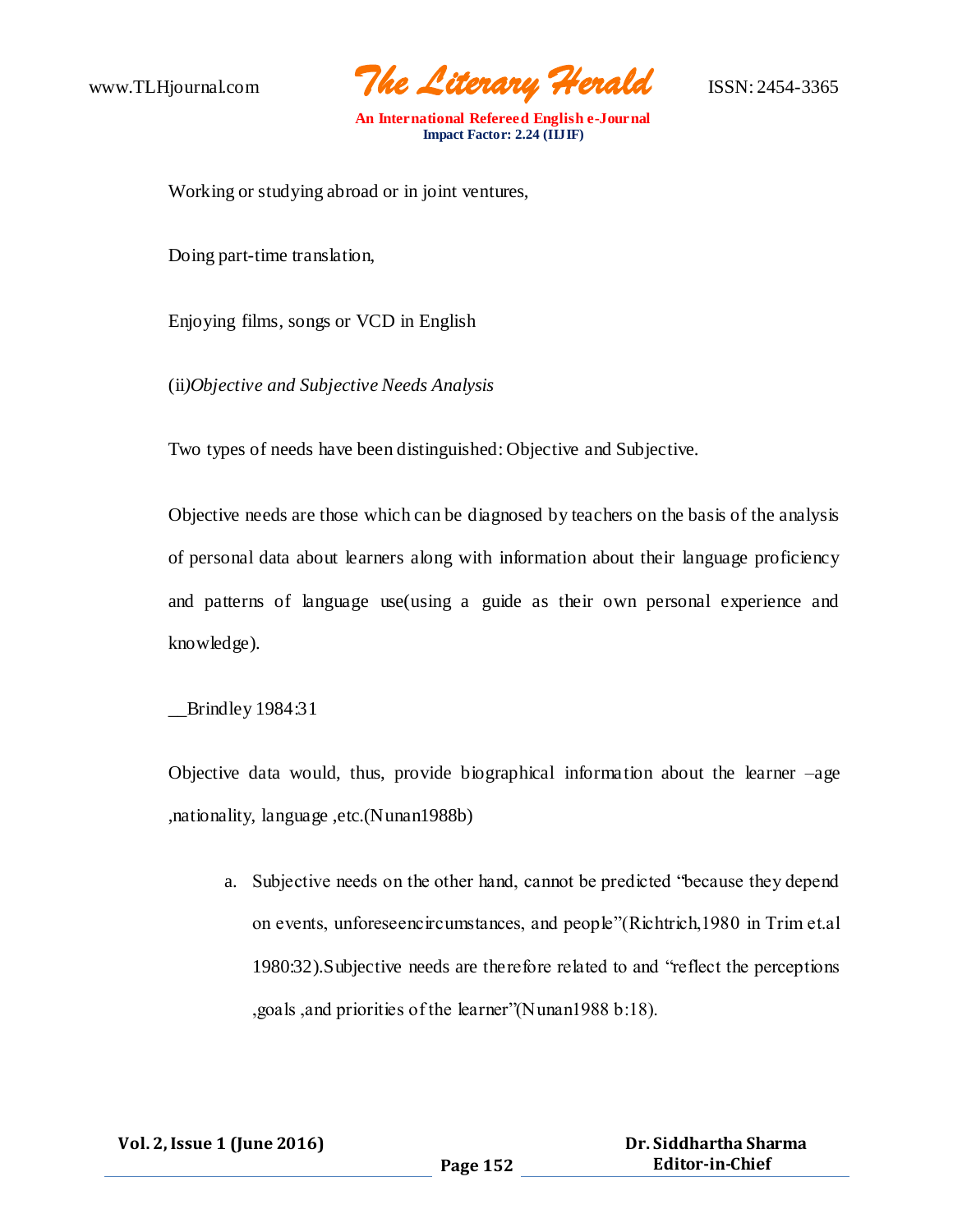www.TLHjournal.com *The Literary Herald*ISSN: 2454-3365

Accordingly the objective information will be the first step for 'establishing broad parameters for programme design and once the process is on ,changes could be effected as and when particular learning needs will come to light which were not identified precourse'(Brindley & Johnson 1986:64).Subjective needs thus include variables like affective and cognitive factors-personality, attitudes ,wants, expectations and strategies,etc.—which were once supposed to be unpredictable(op cit).But with emergence of new approaches – Community Language Teaching, the Natural Approach, Suggests opedia,etc., for instance a lot more information is being more available to teachers about self access,idividualisation and self-directed learning"(op cit)However, the fact remains that such approaches are more concerned with methodology rather than the content of the course .The two—Subjective and Objective needs –have been differentiated in that the later are equated with the specification of methodology(Nunan1988 a:44).But, as Nunan(1985),quoted in (Nunan 1988 a:44),suggests the two needs to be seen as synonymous:

b. While objective needs analysis and content are commonly linked , as are subjective needs and methodology, it is, in fact, also possible to have a content subject needs dimension(learner deciding what they want to learn)and methodology/objective needs dimension(teachers deciding how content might best be learned ). The dimensions themselves are represented as a series of graduations rather than discrete categories.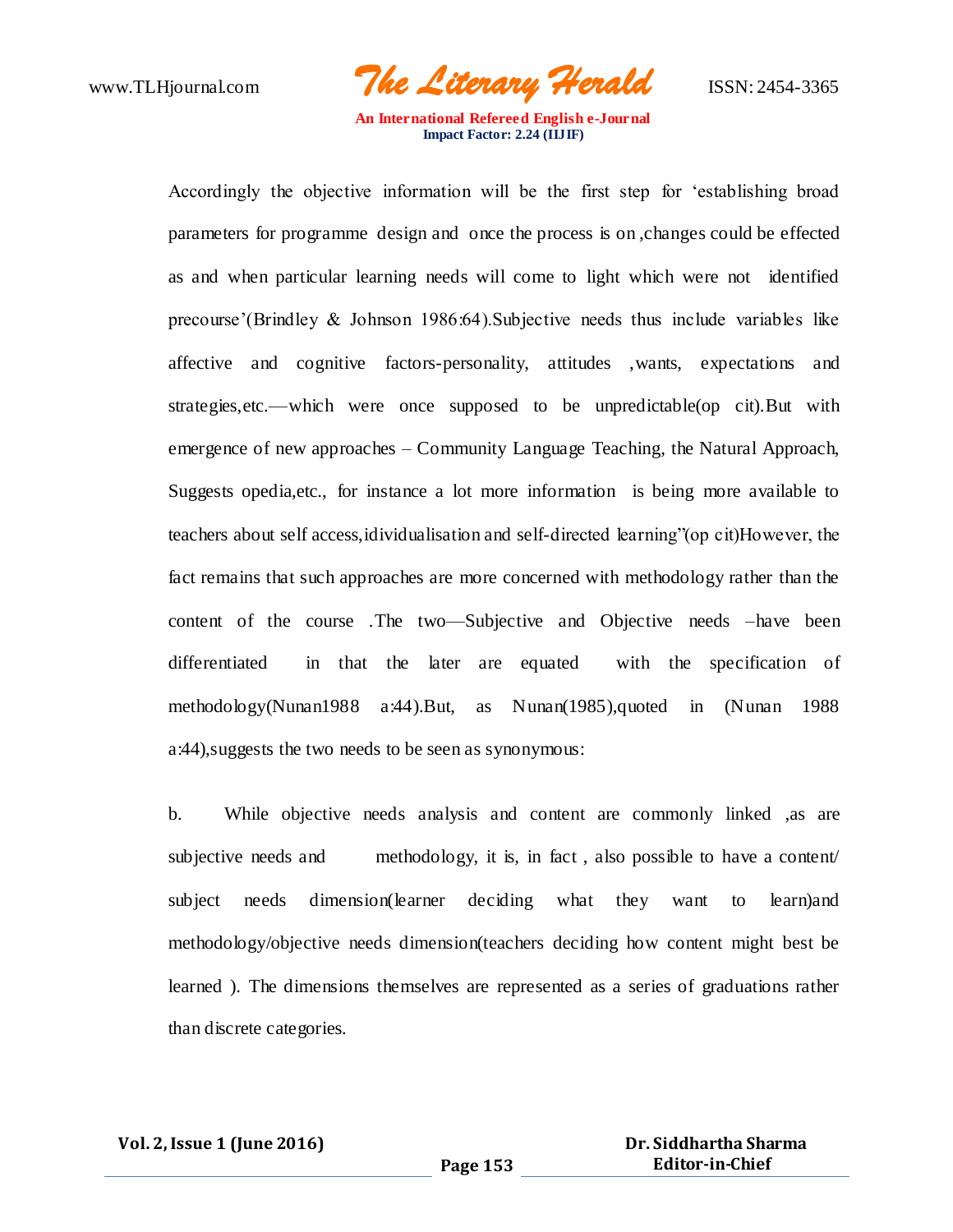www.TLHjournal.com *The Literary Herald*ISSN: 2454-3365

Both objective and subjective data are of crucial importance to the designing of a course which is learner-centered and communication- oriented (Nunan 1988a and 1988b; Brindley 1989;Berwick 1989).For the classroom teacher, they serve an important purpose of pre-planning and, as the course progresses, deciding on what changes and/or further planning he needs to undertake as here in

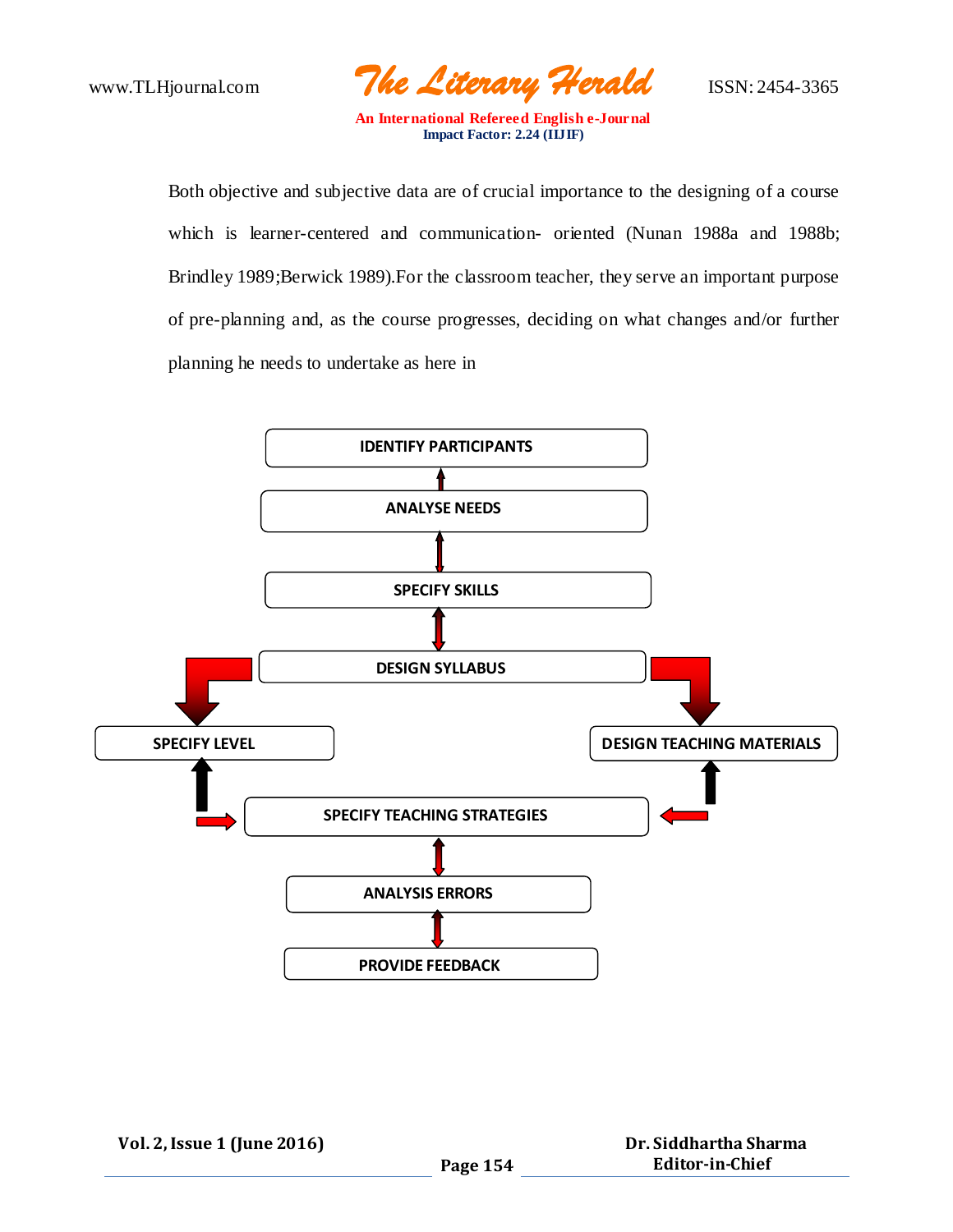www.TLHjournal.com *The Literary Herald*ISSN: 2454-3365

The in-course changes can be undertaken only after the students have actually taken the course in the classroom (Nunan1988a).Without exposing them to new approaches (and methods) it is difficult for them to have any clear awareness and assessment of what is going on in the classroom:

As learning should provide the opportunity for growth and development, all learners should

Be ex[posed to new methods, materials and approaches from time to time. However this

c. Exposure should be carefully monitored and learners should never be forced to 'engage in

Learning experiences to which they object. By building new learning experiences into courses,

Students will be sensitized to learning process itself, and will have greater appreciation of

What it is to be a learner.

\_\_\_Nunan 1988a:46

Once complete information, about learners, is available, the teacher can undertake the task of analyzing the categories of language skills and sub-skills required by the learner to communicate in the real world (Nunan 1988b)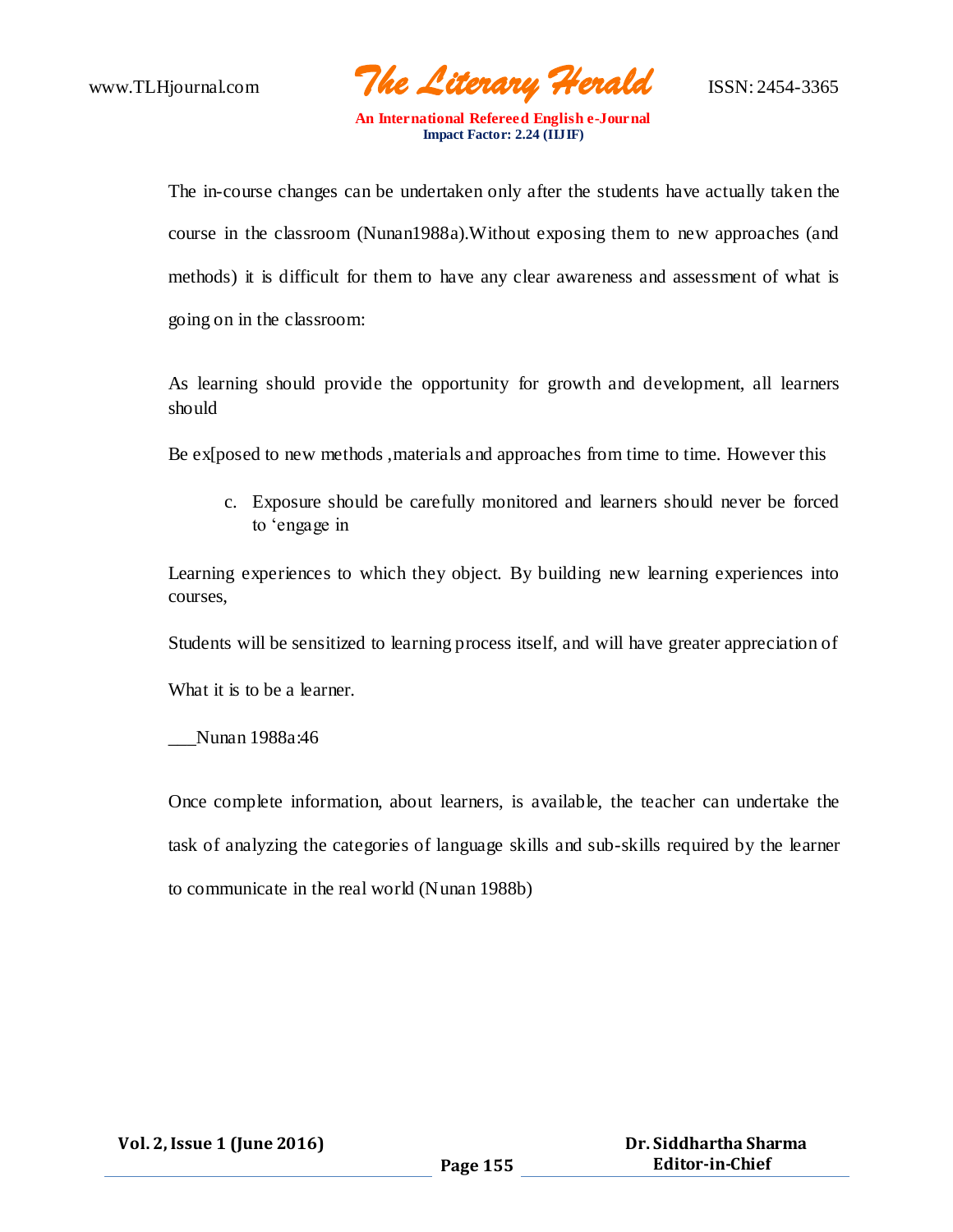www.TLHjournal.com *The Literary Herald*ISSN: 2454-3365



Fig. 2.2 Pre-course information required by the SL teacher.



Fig. 2.3 In-course information about SL learner required by the teacher.

| Vol. 2, Issue 1 (June 2016) |          | Dr. Siddhartha Sharma  |
|-----------------------------|----------|------------------------|
|                             | Page 156 | <b>Editor-in-Chief</b> |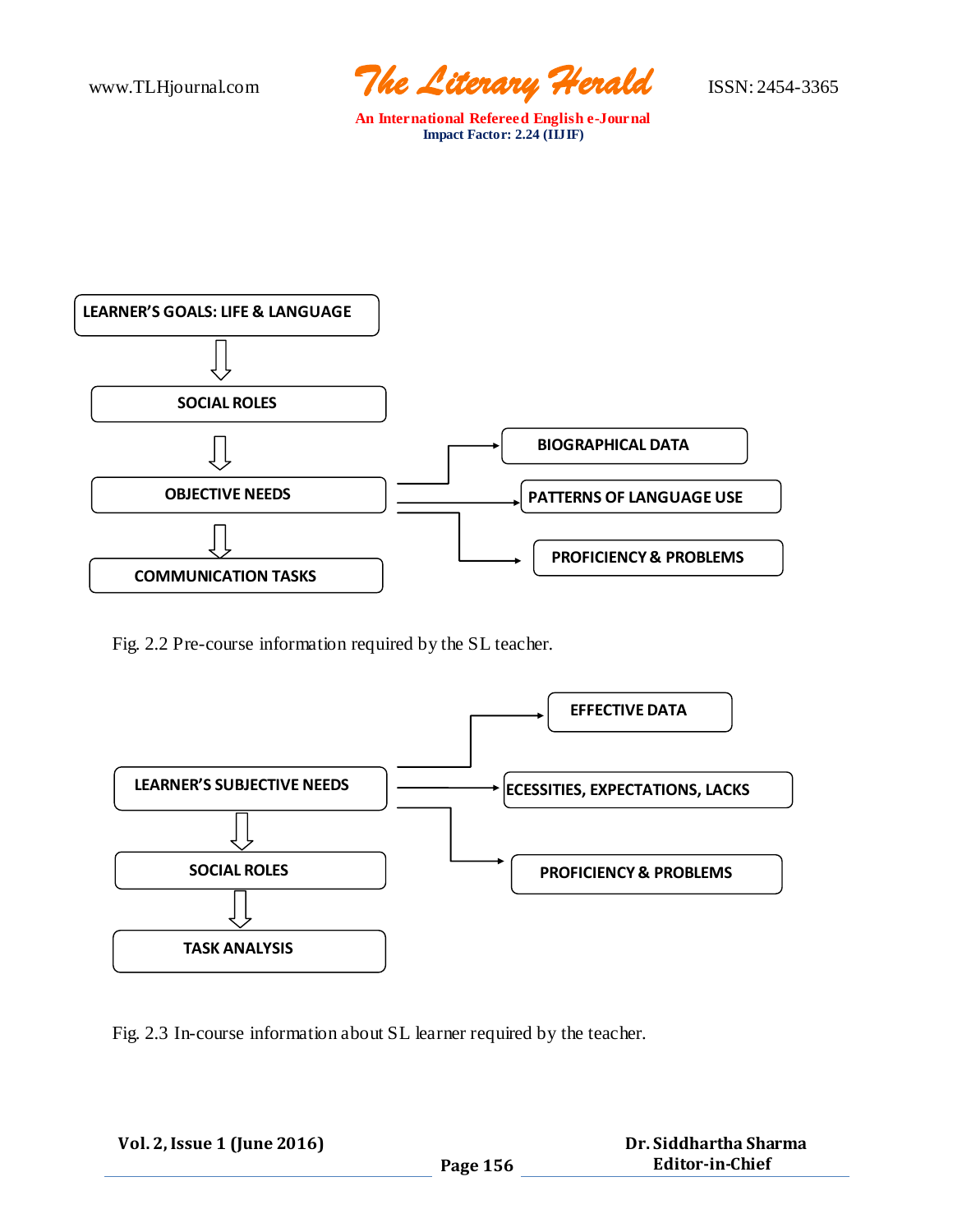www.TLHjournal.com *The Literary Herald*ISSN: 2454-3365

Munbay's (1978) is perhaps the most sophisticated mechanism of collecting information--objective needs—about the learners .His model which he calls Communicative Need Processor(CNP),though viewed as narrow based as it is more concerned with ESP, can ,nonetheless,be used as guide for identifying the needs of learners learning English for general purpose (GPE) (Berwick 1989:59).CNP has nine elements and information about each is essential for designing a communicative syllabus .CNP according to munbay(1978:32) "starts with the person(a language participant and category of participant)and investigates his particular communication needs according to the socio-cultural ab=nd stylistic variables which interact to determine the profile of needs". The profile works at two levels—a priori and a posteriori. In the former Munbay(op cit)puts purposive domain,settings,interaction,and instrumentality and, ina posteriori parameters dialect, targetlevel, communicative event and communicative key are represented .

The two kinds of parameters operate in a dynamic relationship with each other:

Those that process non linguistic data and those that provides the data in the first;

Or, put another way, one set of constraints (a posteriori) that depend upon input

From another set of constraints (a priori) before they become operationa l.

Munbay 1978:32

 **Vol. 2, Issue 1 (June 2016)**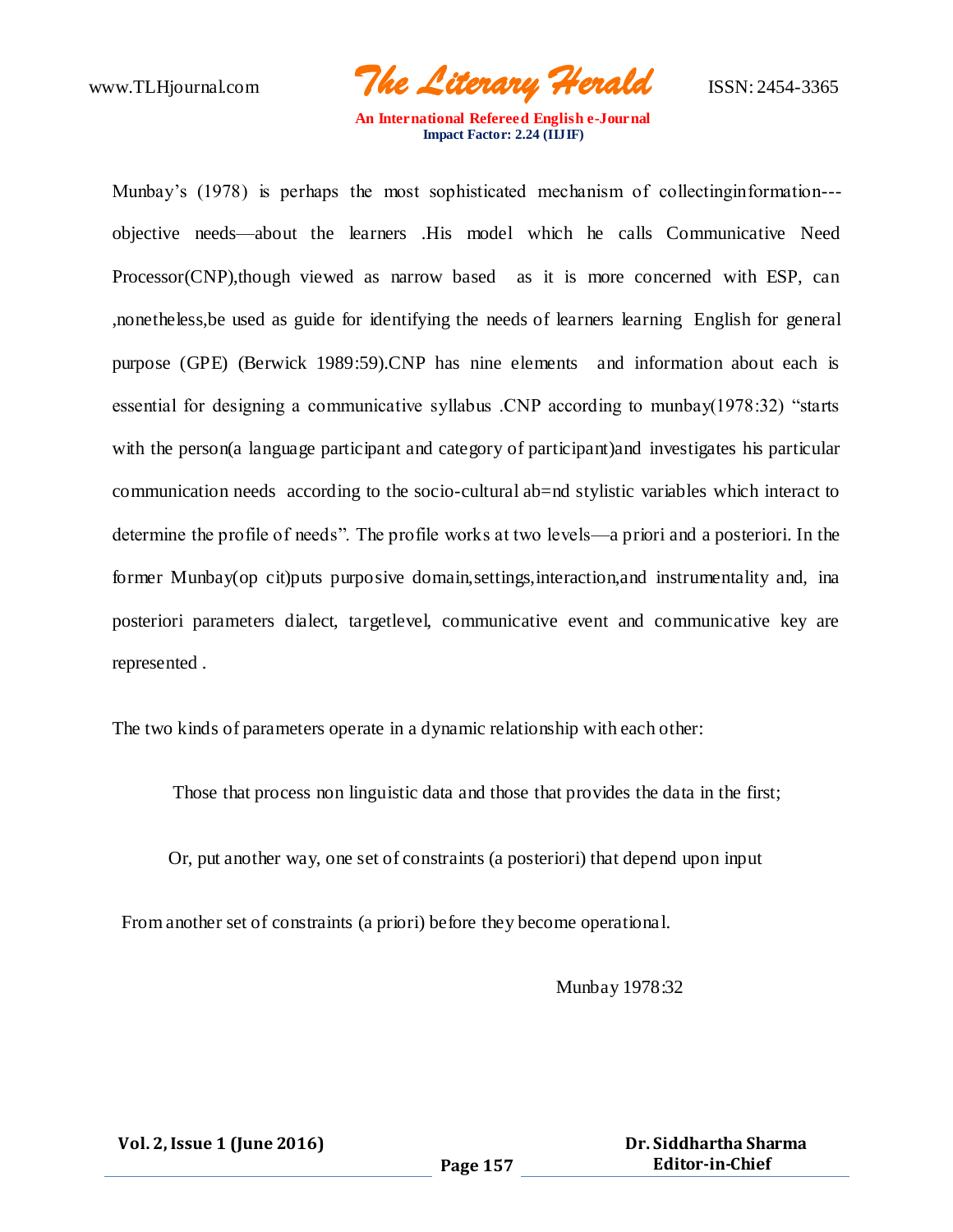www.TLHjournal.com *The Literary Herald*ISSN: 2454-3365

Thus ,NCP is crucial in needs analysis in that it provides detailed lists of 'language skills' and 'sociomatic function' so that the designer can identify these skills and functions which learners are likely to need(Coleman 1982).

Such a 'mechanism' implies not only ongoing learner traini9ng in identifying learning needs ,setting learning goals ,planning a course of study ,and reflection (se lf-assessment and reappraisal of goals ),but also a change of roles and power structure (stevick,1976) as a negotiation of course content and direction leads to modification of teacher/learner expectations, and teachers gradually transfer control of learning .This process of "learning how to learn" and of negotiation classroom learning parameterstakes time (Brindley ,1984a;76;Nunan,1988) and is not always comfortable for teachers or students ,as established "truths" and perhaps found inadequate.

English & Kaufman (1975) have laid emphasis on the needs assessment in terms of what it means to the learner, to the community and the country as a whole:

> If some procedures like needs assessment is not adapted , a process that is empirical and open to inspection ,challenge band validating ,and by which school and school system ,goals and objectives are identified prioritized we will continue to be plagued by problems .Some of these are :confusion of means and ends ,uncertainties over which problems are most acute ,an inability to defend administrative decisions ,regarding a priorities ,and

| Vol. 2, Issue 1 (June 2016) |          | Dr. Siddhartha Sharma  |
|-----------------------------|----------|------------------------|
|                             | Page 158 | <b>Editor-in-Chief</b> |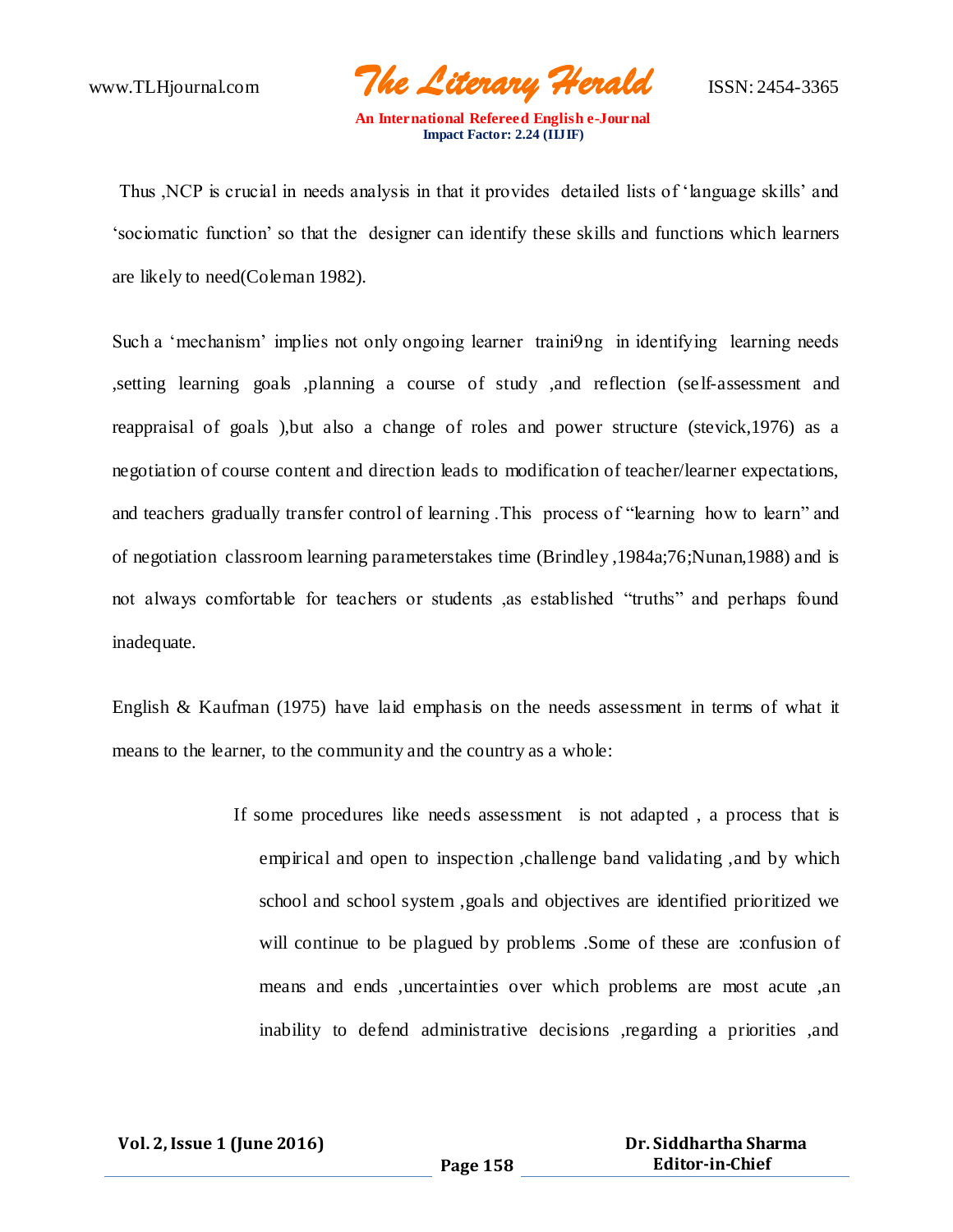www.TLHjournal.com *The Literary Herald*ISSN: 2454-3365

susceptibility to adopt new things before we really know what they are designed to do and what they will do when applied.

\_\_\_English & Kaufman 1975:62

So , the participants to the needs analysis—teachers and students—work at pre-course and the incourse levels towards shaping the teaching programme .For the teachers ,especially the contact with his students enriches his knowledge about what his students feel about his classes.

#### **Methodology:**

#### 2.1*. Participants***:**

 The participants in this study were 40 Medical ,Commerce and Engineering students at undergraduate levelin the age range of 18—24 as an foreign language learners .Present command of English is intermediate. To control the variable of gender, both ma le and female students take part in this study.[females =8(20%), Males=32(80%)].Also six teachers/instructors were participated in the study .The mean age of teachers was 36 years and an age range of 30— 45 years.

#### 2.2*. Instrument.*

The study has employed quantitative data collection techniques. The main data collection instrument was questionnaire developed by Alikhan(2007) for the students and teachers .the staudents' and teachers' were arranged in multi-option question pattern .(enclosed at the end)

| Vol. 2, Issue 1 (June 2016) |          | Dr. Siddhartha Sharma  |
|-----------------------------|----------|------------------------|
|                             | Page 159 | <b>Editor-in-Chief</b> |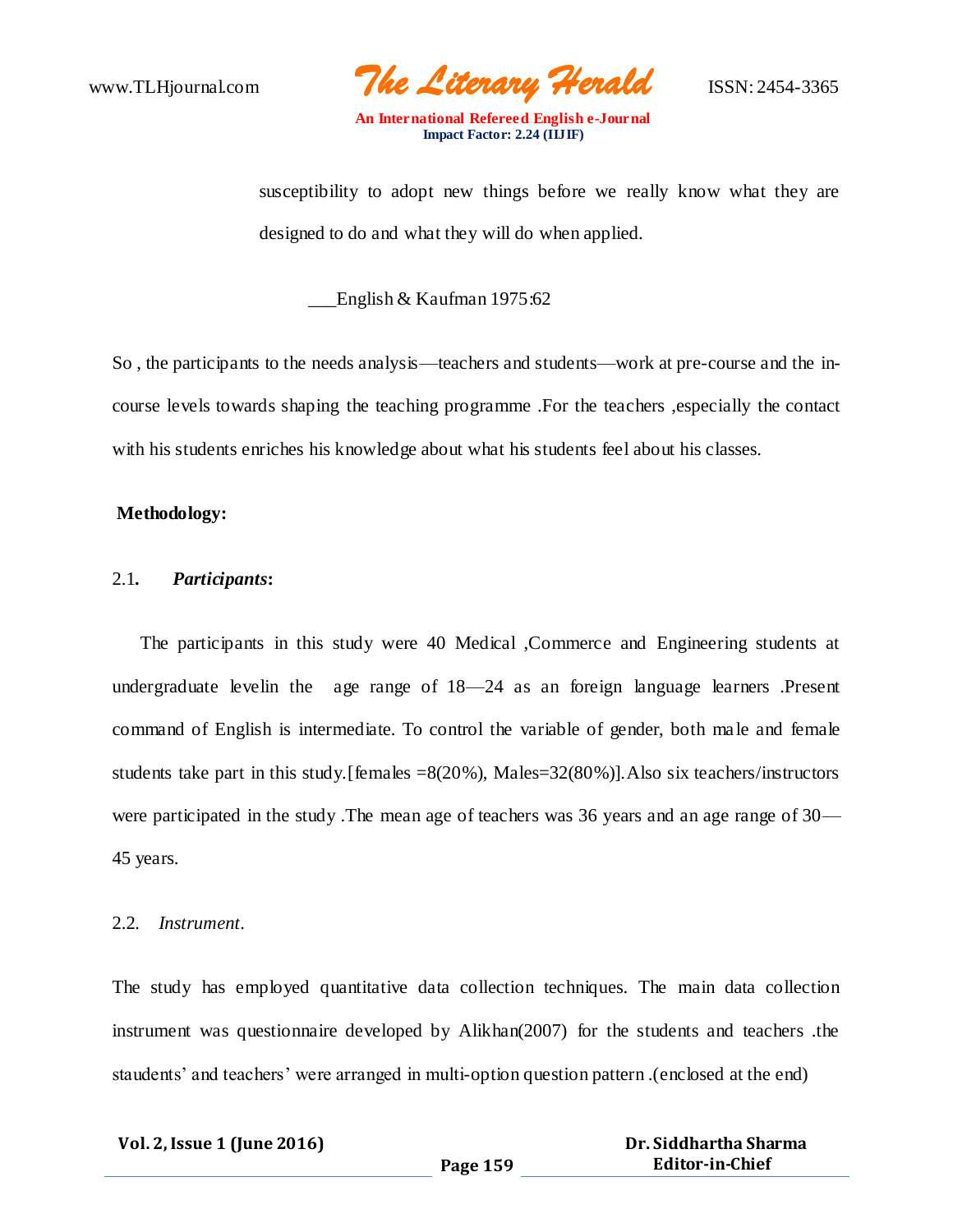

The questionnaires aimed at gathering information tyo the fallowing areas:

| $\blacktriangleright$ | Importance of English for academic and professional purposes.     |
|-----------------------|-------------------------------------------------------------------|
| $\blacktriangleright$ | The reason of studying English.                                   |
| $\blacktriangleright$ | The future domain of English.                                     |
| $\blacktriangleright$ | The role of English in the University curriculum and future life. |
| $\blacktriangleright$ | The belief about focus of English language teaching on skills.    |
| $\blacktriangleright$ | The importance of language skills.                                |

## 2.3*. Results.*

 The purpose of this study were an investigation into the subjective and objective English language learning needs of undergraduate and graduate students.

Analysis of subjective English language learning needs of students:

- i) *Importance of English for academic and professional purposes*.
- ii) The study shows that about 75.16% students consider English 'very important' for studying science and technical subjects. Some responses are tabulated here:

## IMPORTANCE OF ENGLISH IN INDIA

| <b>VERY IMPORTANT</b> | 75.16% |
|-----------------------|--------|
| MODERATELY IMPORTANT  | 20.55% |

 **Vol. 2, Issue 1 (June 2016)**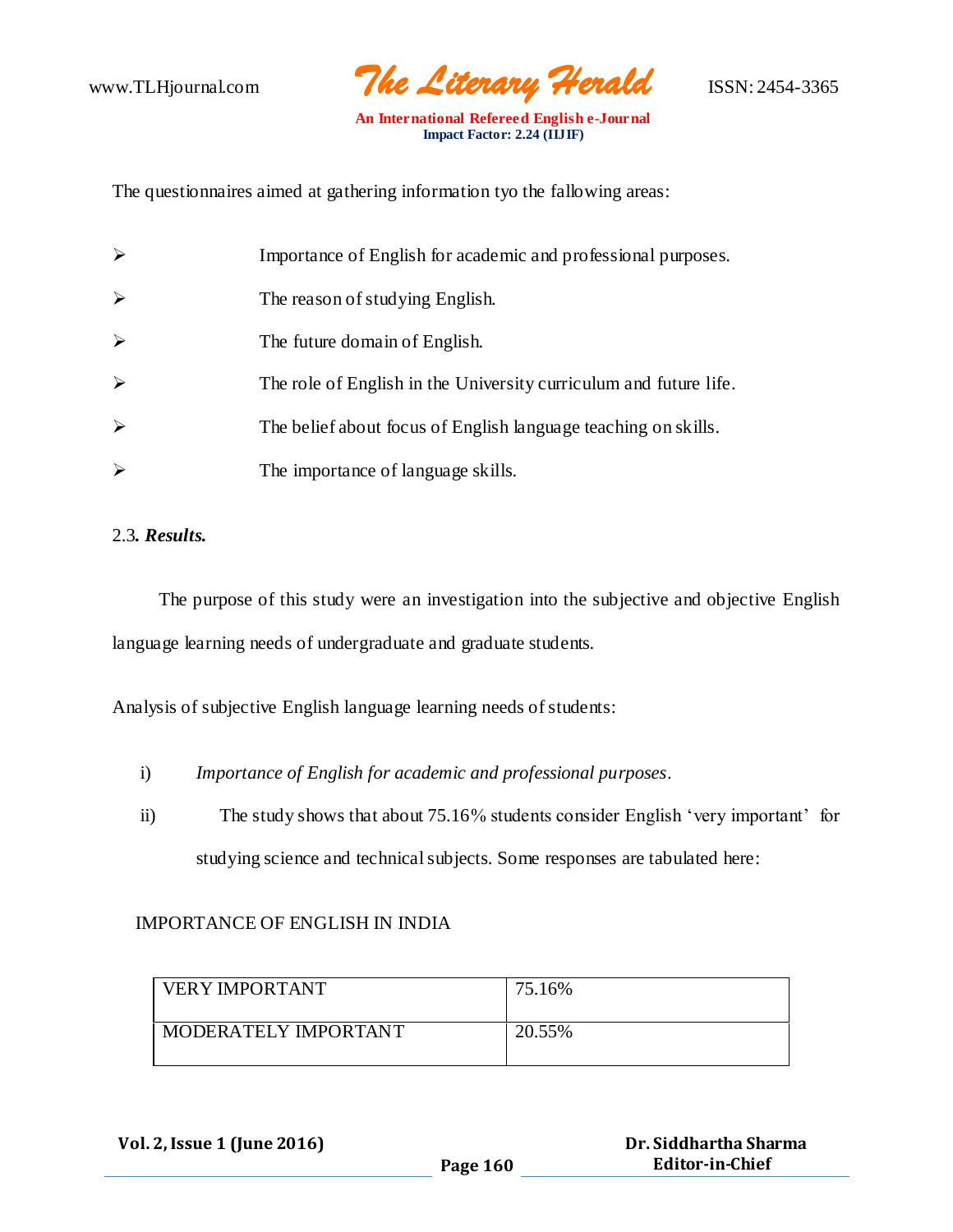

| Y IMPORTANT      | 4.29% |
|------------------|-------|
| <b>MINIMALLY</b> | Λ     |
|                  |       |

*ii) Reason for studying English.*

The question related to this area and the responses are prescribed below.

Question 2(why you need to study English): The intended purpose of this question was to discover the students' perception of their reason for studying English as a part of university curriculum. Amajority of students which is 61% considers understanding everyday English as the reason for studying English.

Reason for studying English is indicated as by Q2

| To understand everyday English           | 61% |
|------------------------------------------|-----|
| To speak to foreigners in abroad         | 03% |
| For success in future professional life  | 06% |
| For higher education                     | 02% |
| To get the ability to read English texts | 09% |
| To pass exams                            | 19% |

*iii) Future domain of English language use:*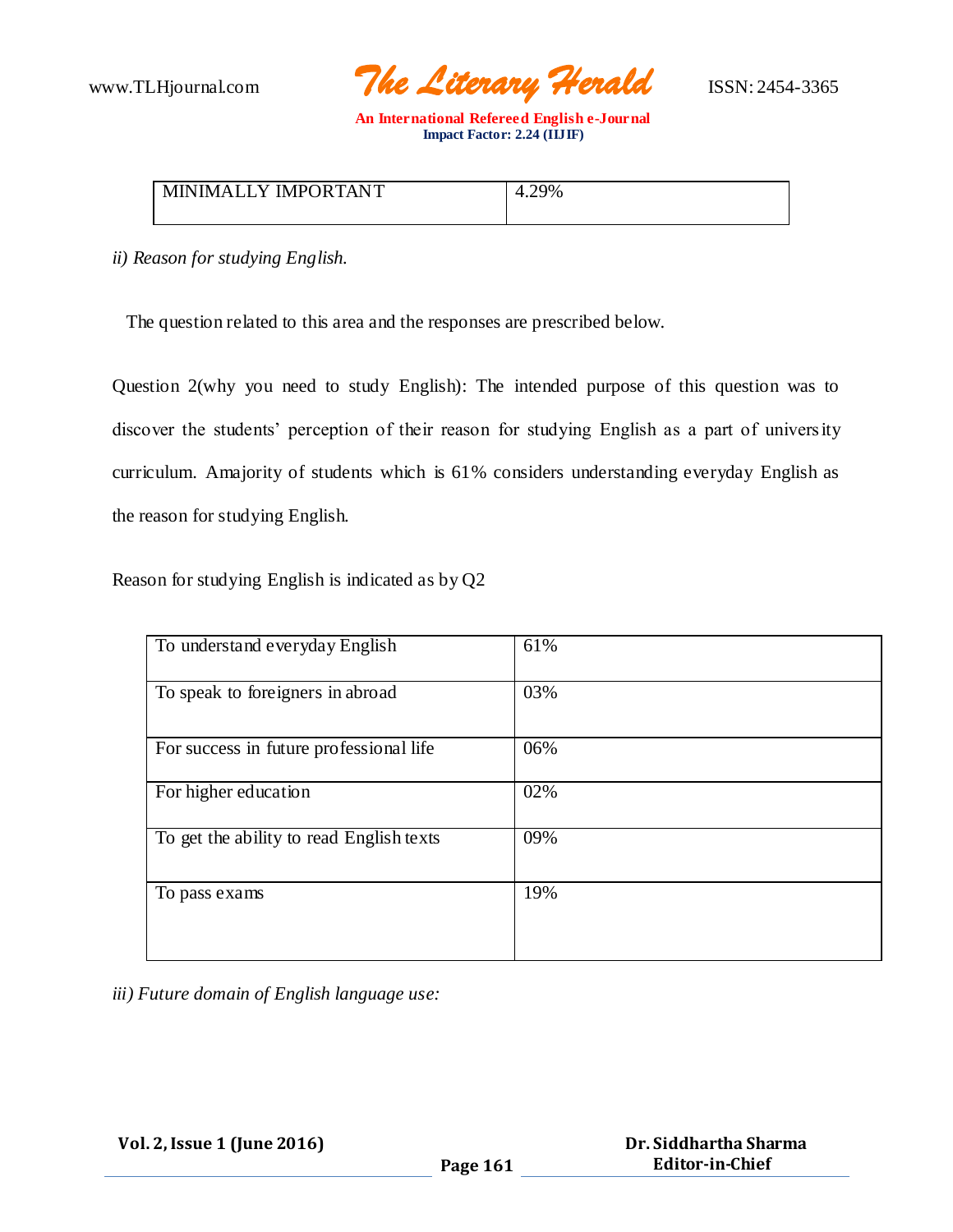www.TLHjournal.com *The Literary Herald*ISSN: 2454-3365

Question 3.(in future I shall be using English more for ?):the aim of the question was to establish the futuredomain of English language use.69% thought it will be in the domain of their future job or career.

Table 3. Future use of English as indicated by Q3

| In my future job career | 69% |
|-------------------------|-----|
|                         |     |
| Higher studies          | 19% |
|                         |     |
| Socializing             | 06% |
|                         |     |
| Others                  | 06% |
|                         |     |

*iv)Importance of language skills.*

Question four and five also provide an insight in students' belief about the importance of certain language skills for them. The options in question four (4) presented the four language skills and also grammar and vocabulary as additional options .These two areas presently focus the English language teaching in the curriculum. Listening and Speaking together were opted by 81% of all the respondents as compared to reading and writing with10% of responses together, and grammar and vocabulary with 9% of the responses.

Table 4: Importance attached to language skills as indicated by Q4.

| Listening and Speaking | 81% |
|------------------------|-----|
|                        |     |

| Vol. 2, Issue 1 (June 2016) |          | Dr. Siddhartha Sharma |
|-----------------------------|----------|-----------------------|
|                             | Page 162 | Editor-in-Chief       |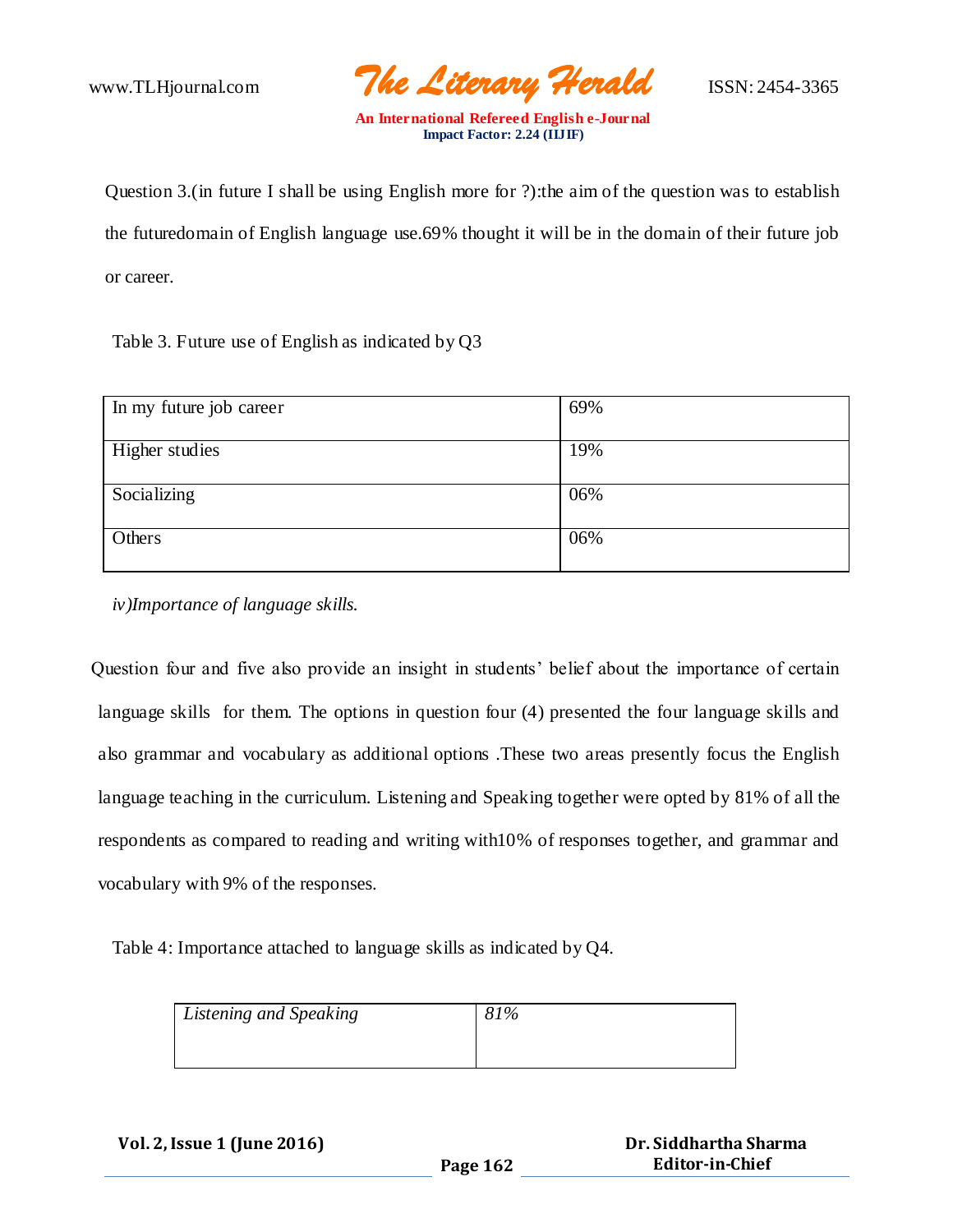

| Reading and writing    | 10% |
|------------------------|-----|
| Grammar and vocabulary | 9%  |

Similarly in question five (5),the responses to the options of listening and speaking are 66% as compared to 34% of the responses for reading and writing. Thus indicating a greater importance attached to the skills of listening and speaking by the students.

 Table 5: importance attached to listening and speaking compared to reading and writing as indicated by Q5:

| Listening and speaking | 66% |
|------------------------|-----|
| Reading and writing    | 34% |

*v) Role of English in the university curriculum and future life.*

The questionnaire contained the questions which intended to judge students' attitude towards the role of English in the present curriculum and in future life .the questions were in multiple forms and also in sealed form. These were question no.6, 7, 8,9,10 in the questionnaire .the following is a pattern of responses to these questions which is helpful in establishing students' attitude towards the role of English in their academic and future life.

| Vol. 2, Issue 1 (June 2016) | Dr. Siddhartha Sharma |                        |
|-----------------------------|-----------------------|------------------------|
|                             | Page 163              | <b>Editor-in-Chief</b> |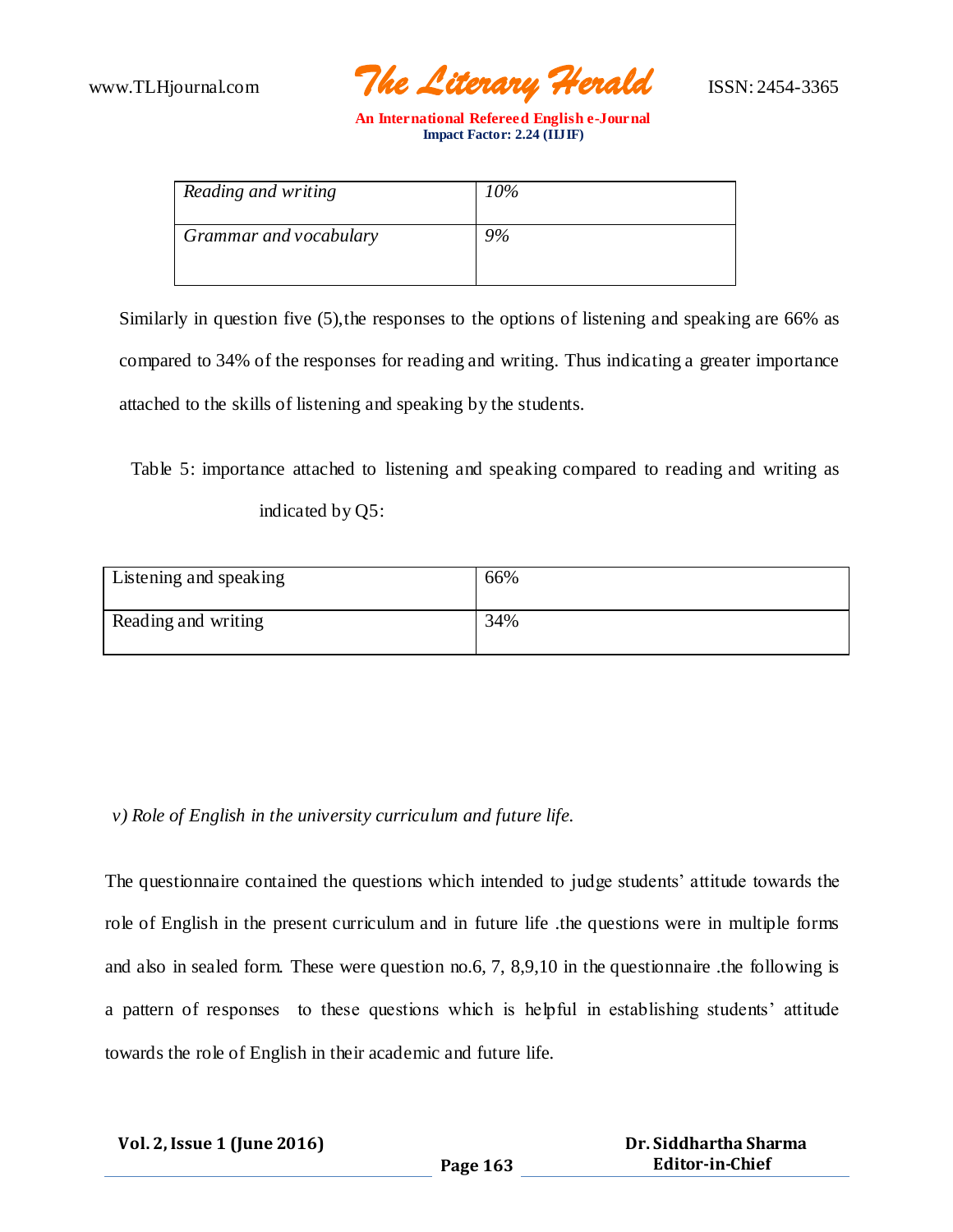www.TLHjournal.com *The Literary Herald*ISSN: 2454-3365

Question 10: question 10 aimed at probing the students about the place of English in the university curriculum. The question was in the scaled form and the percentage of the students who 'disagree' and those who 'strongly disagree' is 47% and 31% respectively .Thus 78% opposed the idea of removing English from the university curriculum as it is not fulfilling their needs. This helps in establishing the importance attached to the study of English by these students.

Table 6: Response pattern to Q10 suggesting removal of English from the university curriculum because it does not fulfill students needs .

| Disagree          | 47% |
|-------------------|-----|
|                   |     |
| Strongly disagree | 31% |
|                   |     |
| Agree             | 16% |
|                   |     |
|                   | 3%  |
|                   |     |
| No idea           | 3%  |
|                   |     |
| Strongly agree    |     |

Questions 6, 7, 8, 9: the purpose was to know the possible role of English in the present academic and future life of the students. Question 6 tried to determine the effect of English language proficiency on the academic performance of the students.

 75%thought that it can have a detrimental effect on students' academic performance if the proficiency level of English is not good.

Table 7: Do you think if a students' level of English is not good, it can have:

| Vol. 2, Issue 1 (June 2016) |          | Dr. Siddhartha Sharma  |
|-----------------------------|----------|------------------------|
|                             | Page 164 | <b>Editor-in-Chief</b> |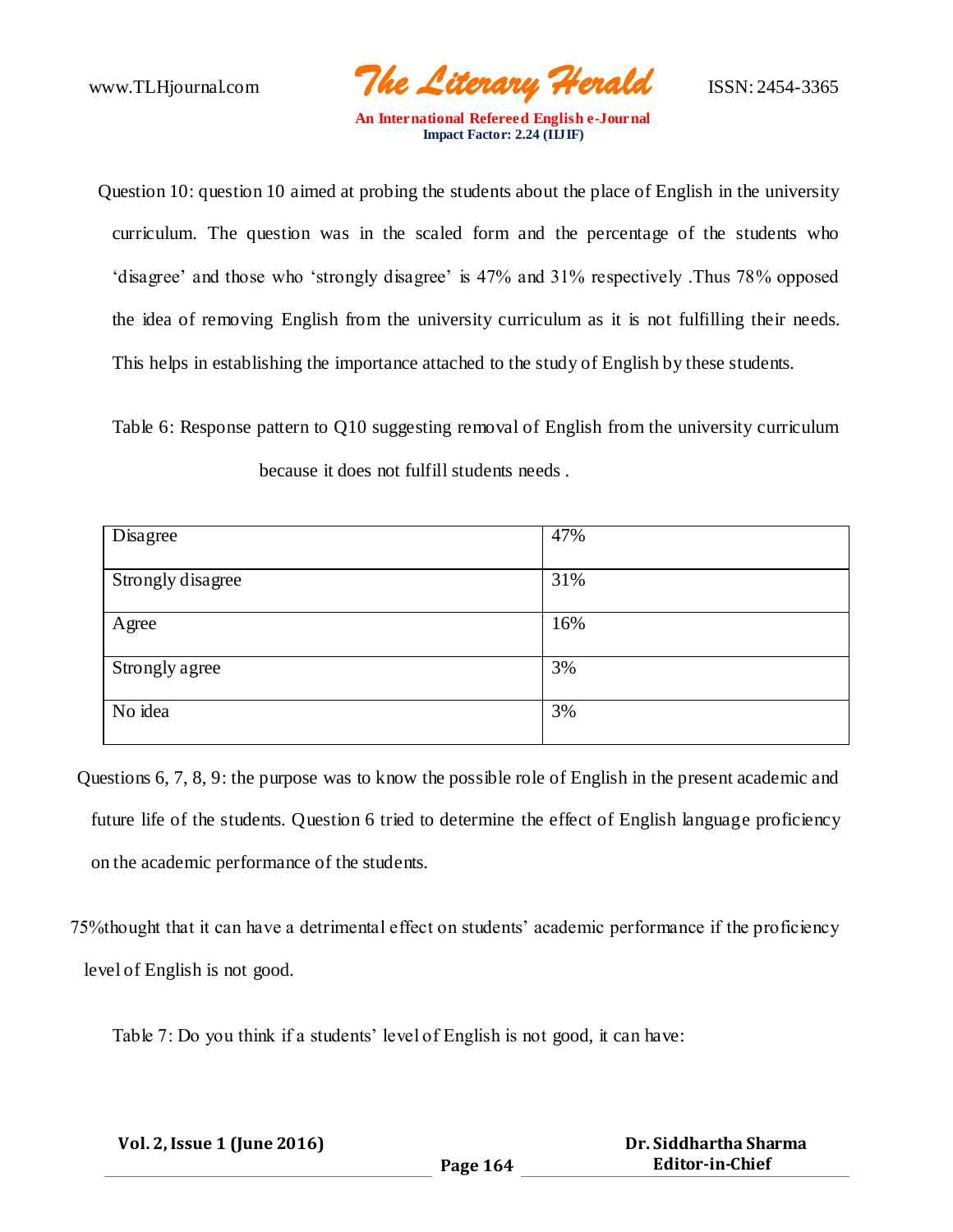www.TLHjournal.com *The Literary Herald*ISSN: 2454-3365

| Options                                                  | Number of students choosing the<br>option(40) | Percentage |
|----------------------------------------------------------|-----------------------------------------------|------------|
| his/her<br>detrimental effect<br>on<br>A<br>performance. | 30                                            | 75%        |
| A good effect on his/ her academic<br>performance.       | 01                                            | 2.5%       |
| No effect at at all on his/her academic<br>performance   | O <sub>9</sub>                                | 22.5%      |

- Question 7 ,and 8 Investigated the students' opinion about the future role of English in the fields of higher education and progress in future career .93.75 % are of the opinion that proficiency in English will play a vital role in the successful completion of higher education and in making good progress in their future career .
	- Also, it was considered necessary to know the students' belief about the association between performance in scientific subjects and proficiency in English. Following are the results which give an indication of the belief of the students: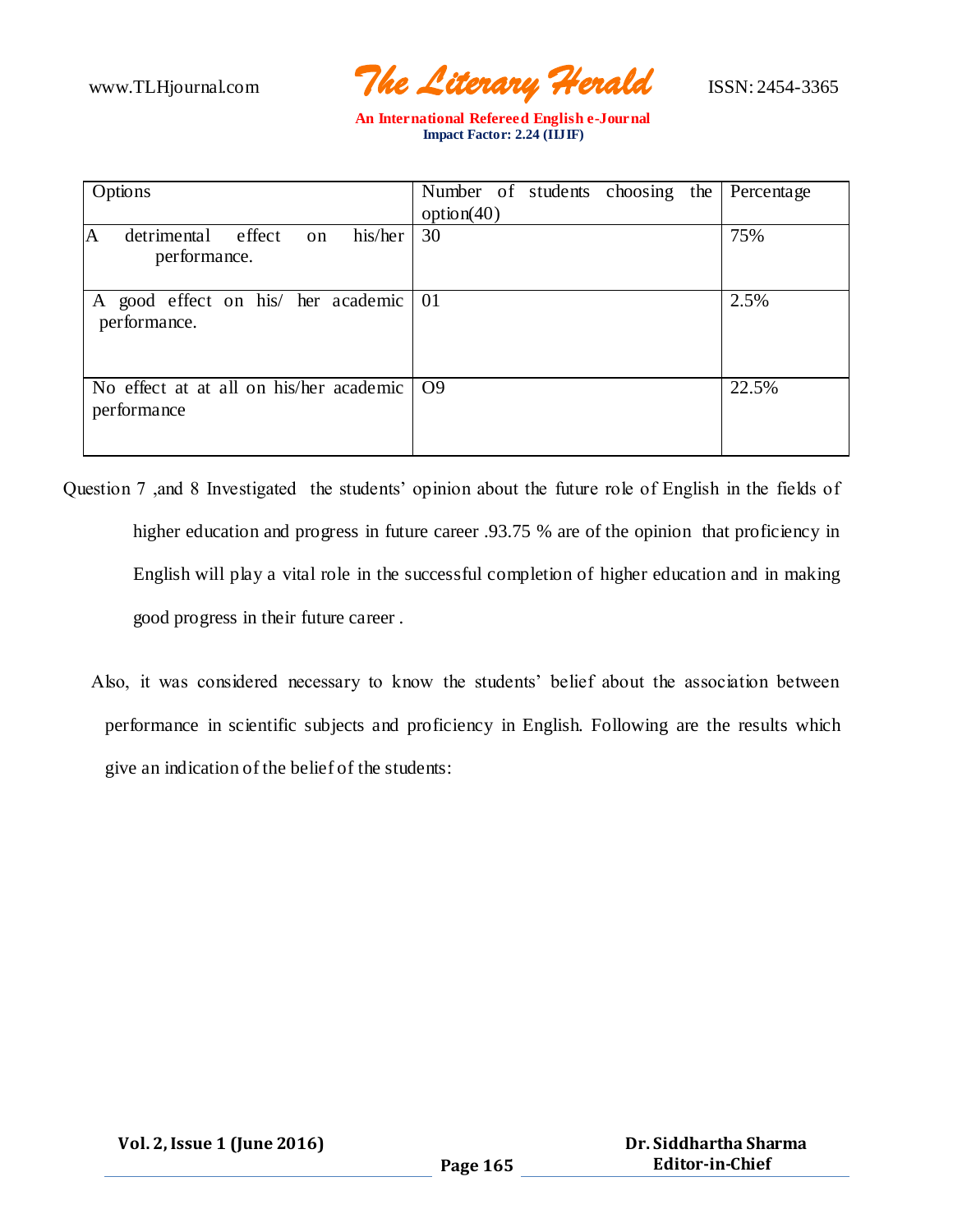www.TLHjournal.com *The Literary Herald*ISSN: 2454-3365

Table 8: do students in your class face difficulty in studying scientific subjects because of their

## poor English?:

| Option                         | Number of students choosing the<br>option(40) | Percentage |
|--------------------------------|-----------------------------------------------|------------|
| Many face a lot of difficulty. | 34                                            | 85%        |
| Many face a little difficulty. | 05                                            | 12.5%      |
| They face no difficulty.       | 01                                            | 2.5%       |
| No answer                      |                                               |            |

4. Analysis of Objective of English language learning needs of students:

 The analysis of teachers' responses is also organized related to areas of the reason for studying English, the future domain of English language use, the role of English in the university curriculum and future life of students, belief about the focus of English language teaching on skills and the importance of English language skills.

## 4.1*. Reason for studying English.*

The question related to this area and the teachers' responses are presented below: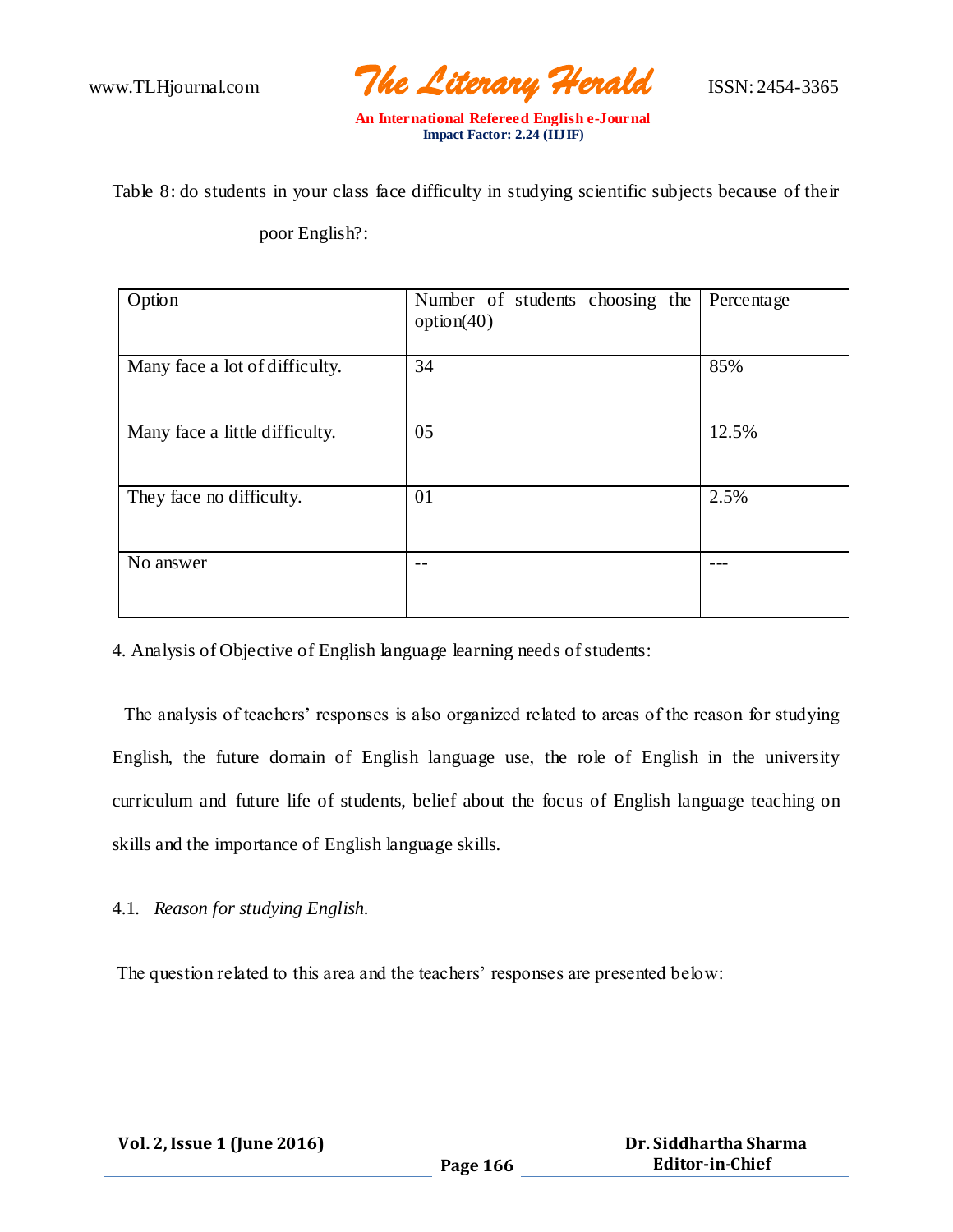www.TLHjournal.com *The Literary Herald*ISSN: 2454-3365

Question number 1:(why do your students need to study English?): The intended purpose of this question was to discover the teachers' perception of their students' needs for studying English. A majority of teachers which is 60% considers ability to read English texts as the students' need for studying English.

Table 4.1.Reason for studying English is indicated by Q1.

| To get the ability to read English texts | 60% |
|------------------------------------------|-----|
| To understand English texts              | 40% |

4.2: *Future domain of English language use.*

 Question 2(In future your students shall need to use English for?):the aim of the question was to establish the future domain of English language use.65% thought it will be in a domain of studying of their students' future job and career.

Table 4.2: Future use of English as indicated by Q 2:

| In the future job career | 65% |
|--------------------------|-----|
| For higher studies       | 35% |
|                          |     |

4.3*. Importance of English language skills.*

| Vol. 2, Issue 1 (June 2016) |  |
|-----------------------------|--|
|-----------------------------|--|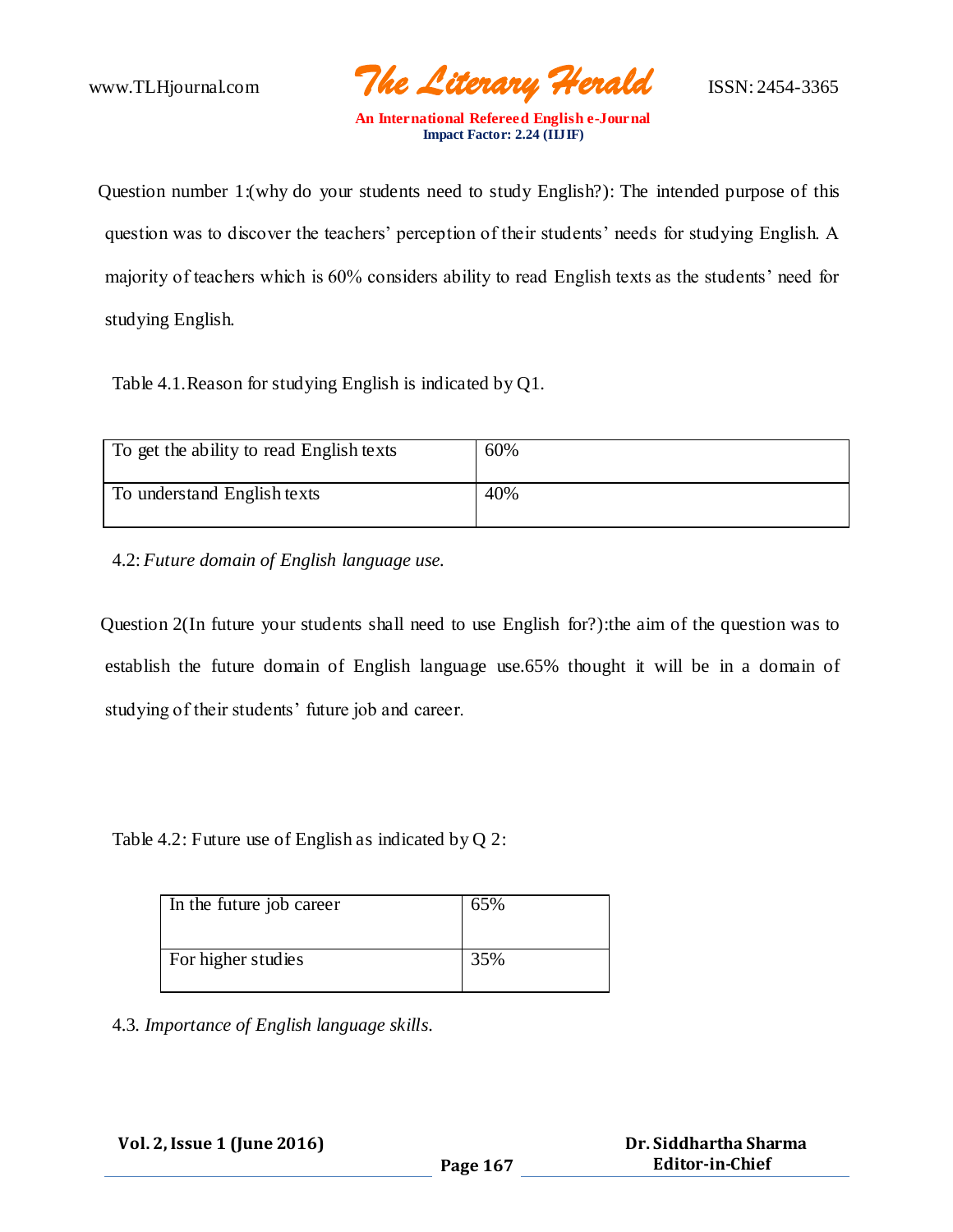www.TLHjournal.com *The Literary Herald*ISSN: 2454-3365

Question 3 and 4 also provided an insight in teachers'/instructors' beliafs about the importance of certain language skills for their students. The options in question 3 presented the four language skills and two components. Reading and writing together were opted by 70% of all teachers / instructors as compared to listening and speaking with 30% of the responses.

Table 4.3: Importance attached to language skills as indicated by Q 3.

| Reading and Writing    | 70% |
|------------------------|-----|
| Listening and Speaking | 30% |

*4.4: Role of English in the curriculum and future life.*

The questionnaire contained questions which intended to judge teachers' attitude towards the role of English in the present curriculum and in future life. These were questions no.5, 6,7,8,9 in the teachers'/instructors' questionnaire.

Question 9: Question 9 aimed at probing the opinion of the instructors about the place of English in the curriculum. The question was in a scaled form, and the percentage of teachers /instructors who 'disagree' and those who 'strongly disagree' is 20% and 80% respectively.

| Vol. 2, Issue 1 (June 2016) |          | Dr. Siddhartha Sharma  |
|-----------------------------|----------|------------------------|
|                             | Page 168 | <b>Editor-in-Chief</b> |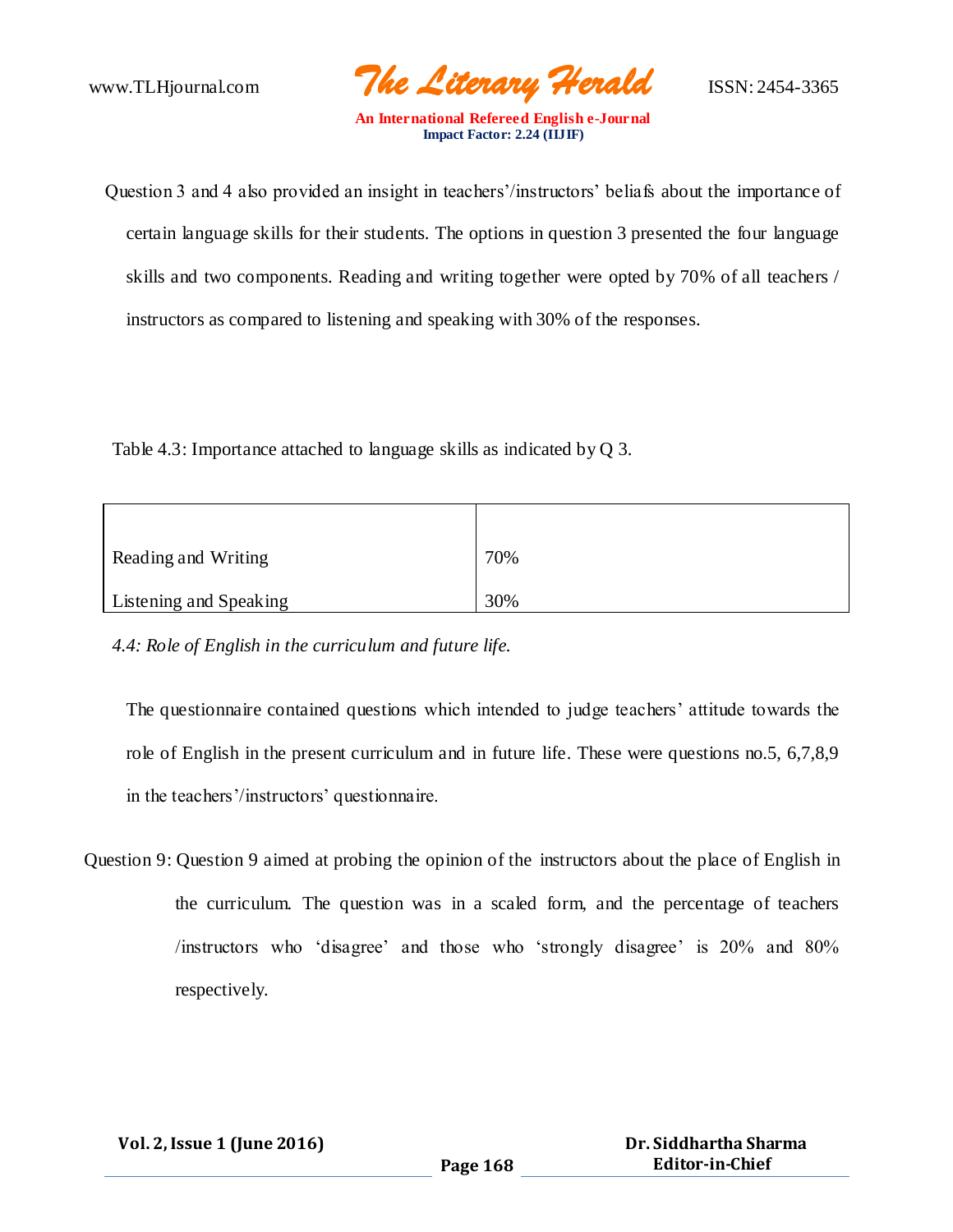www.TLHjournal.com *The Literary Herald*ISSN: 2454-3365

Thus, 100% opposed the idea of removing English from the university curriculum. This helps in establishing the importance attached to the study of English by these instructors/teachers.

Table 4.5: Response pattern to Q 9 suggesting removal of English from the university curriculum because it doesn't fulfill students' needs.

| Strongly disagree | 80%     |
|-------------------|---------|
| Disagree          | 20%     |
| Agree             | $- - -$ |
| Strongly agree    | $- -$   |
| No idea           | $- - -$ |

Question 5,6,7,8: The purpose was to know the possible role of English in the present academic and future life of the students.

Question 5,tried to determine the effect of English language proficiency on the academic performance of the students. 100% thought that it can have a detrimental effect on students' academic performance if the proficiency level of English is not good.

Table 4.6: Do you think if a student's level of English is not good it can have:

| Option | Number               | of Percentage |  |
|--------|----------------------|---------------|--|
|        | instructors/teachers |               |  |

 **Vol. 2, Issue 1 (June 2016)**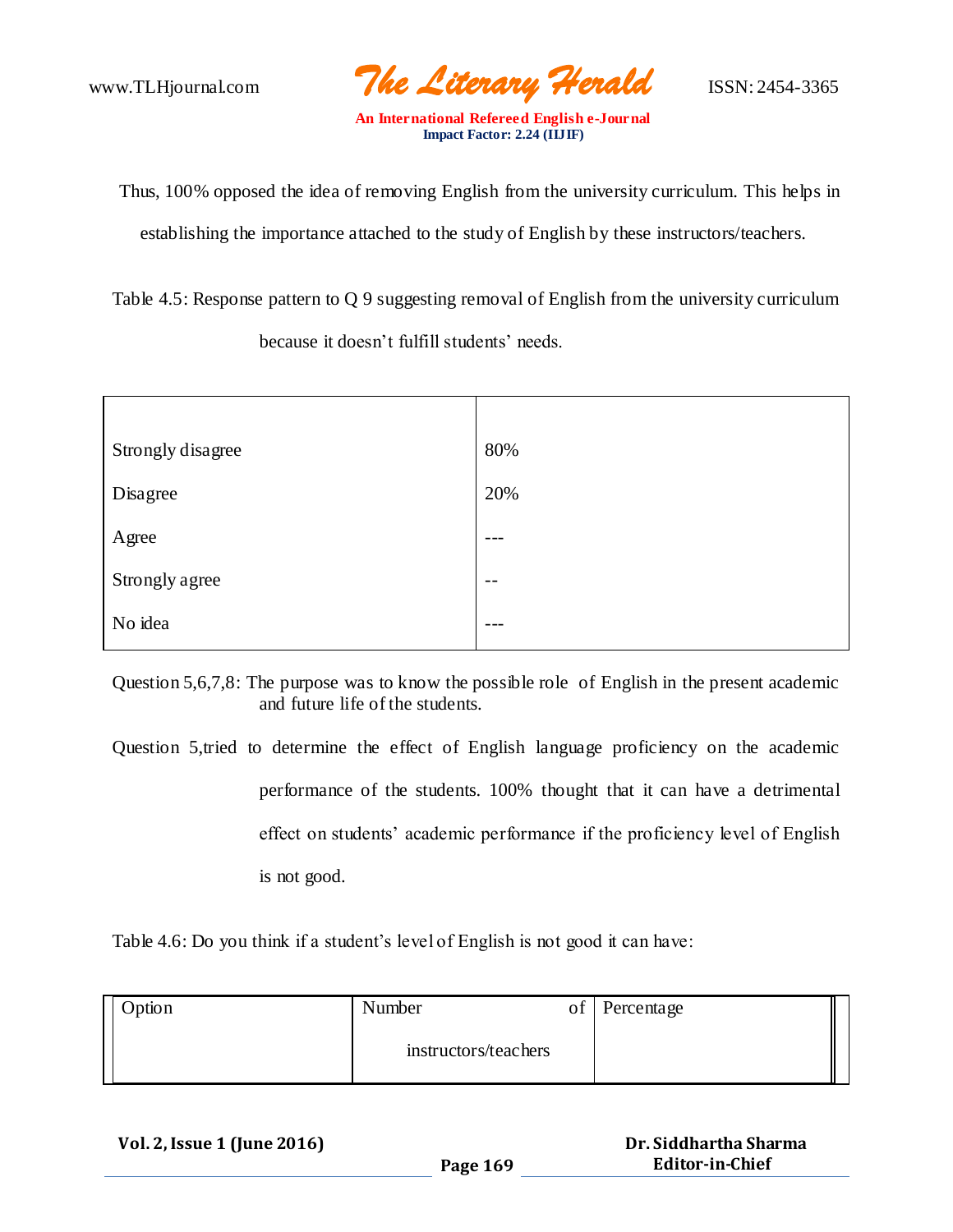

| choosing the option $(6)$ |          |
|---------------------------|----------|
|                           |          |
|                           |          |
|                           | 100%     |
|                           |          |
|                           |          |
|                           |          |
|                           |          |
| $\boldsymbol{0}$          |          |
|                           |          |
|                           |          |
|                           |          |
|                           | on<br>06 |

Question 6 and 7 investigated the instructors'/teachers' opinion about the future role of English in the fields of higher education and progress in the future career.100% are of the opinion that proficiency in English will play a vital role in the successful completion of higher education and in making the good progress in the student's future career.

Also it was considered necessary to know the instructors' beliefs about the association between performance in scientific subjects and proficiency in English. Following are the results which give an indication of the belief of the instructors:

Table 4.7: Do students face difficulty in studying scientific subjects because of their poor English?

| Vol. 2, Issue 1 (June 2016) |          | Dr. Siddhartha Sharma |
|-----------------------------|----------|-----------------------|
|                             | Page 170 | Editor-in-Chief       |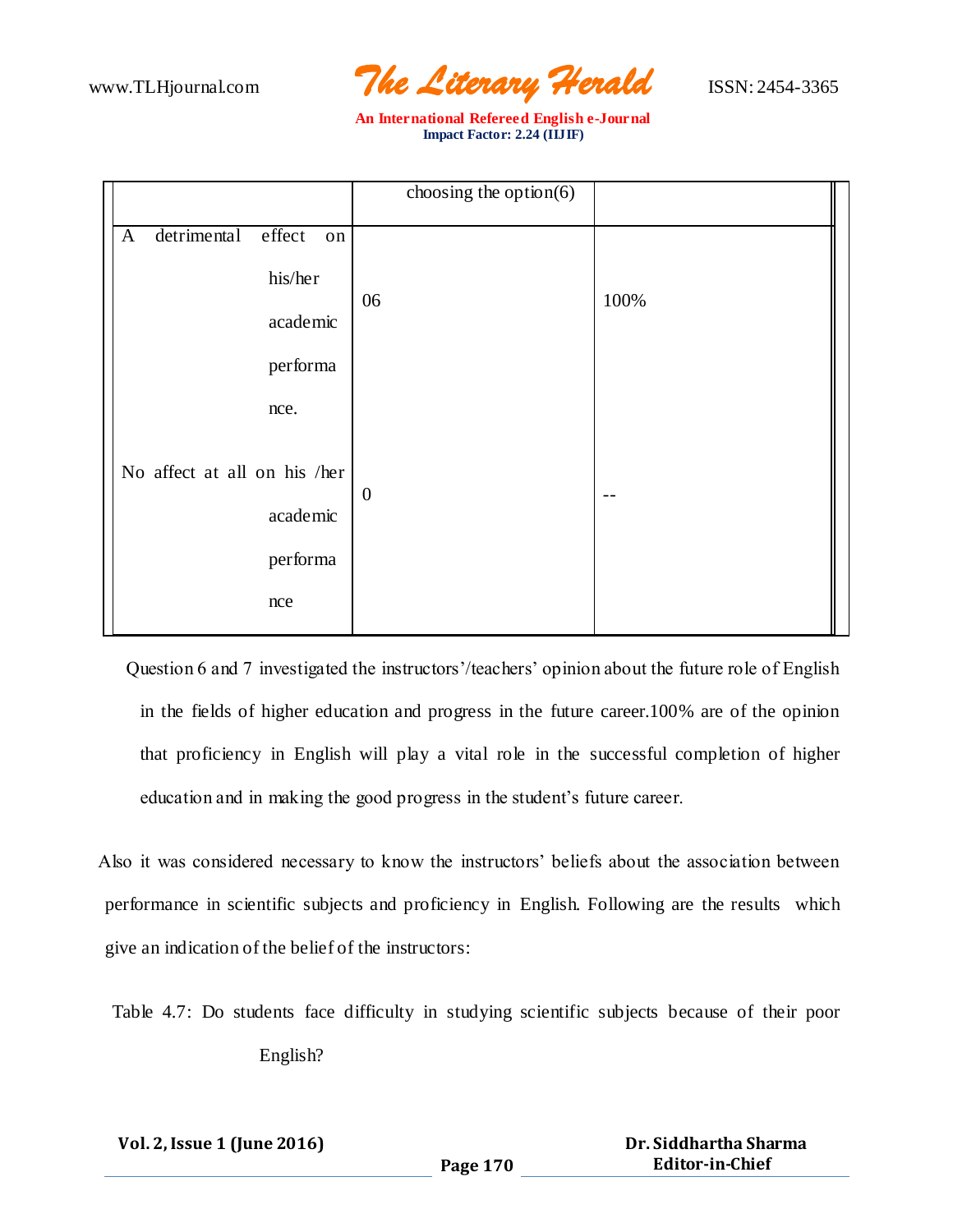www.TLHjournal.com *The Literary Herald*ISSN: 2454-3365

| Option                        | Number of instructors/teachers | Percentage |
|-------------------------------|--------------------------------|------------|
|                               | choosing                       |            |
|                               | the                            |            |
|                               | option(6)                      |            |
| Many face a lot of difficulty | 05                             | 80.33%     |
| Many face a little difficulty | 01                             | 16.6%      |
| They face no difficulty       | --                             | $- -$      |

#### *Discussion and conclusion:*

Teachers, curriculum designers, material developers and others who want to be sensitive to needs of the students they serve, cannot always rely on their un-aided instructions(White 1998). Also it should be noted that not all learners are aware of their specific needs. Even if they know why they need to learn a language, they are not aware of the activities that are often essential prerequisite for fulfilling their needs.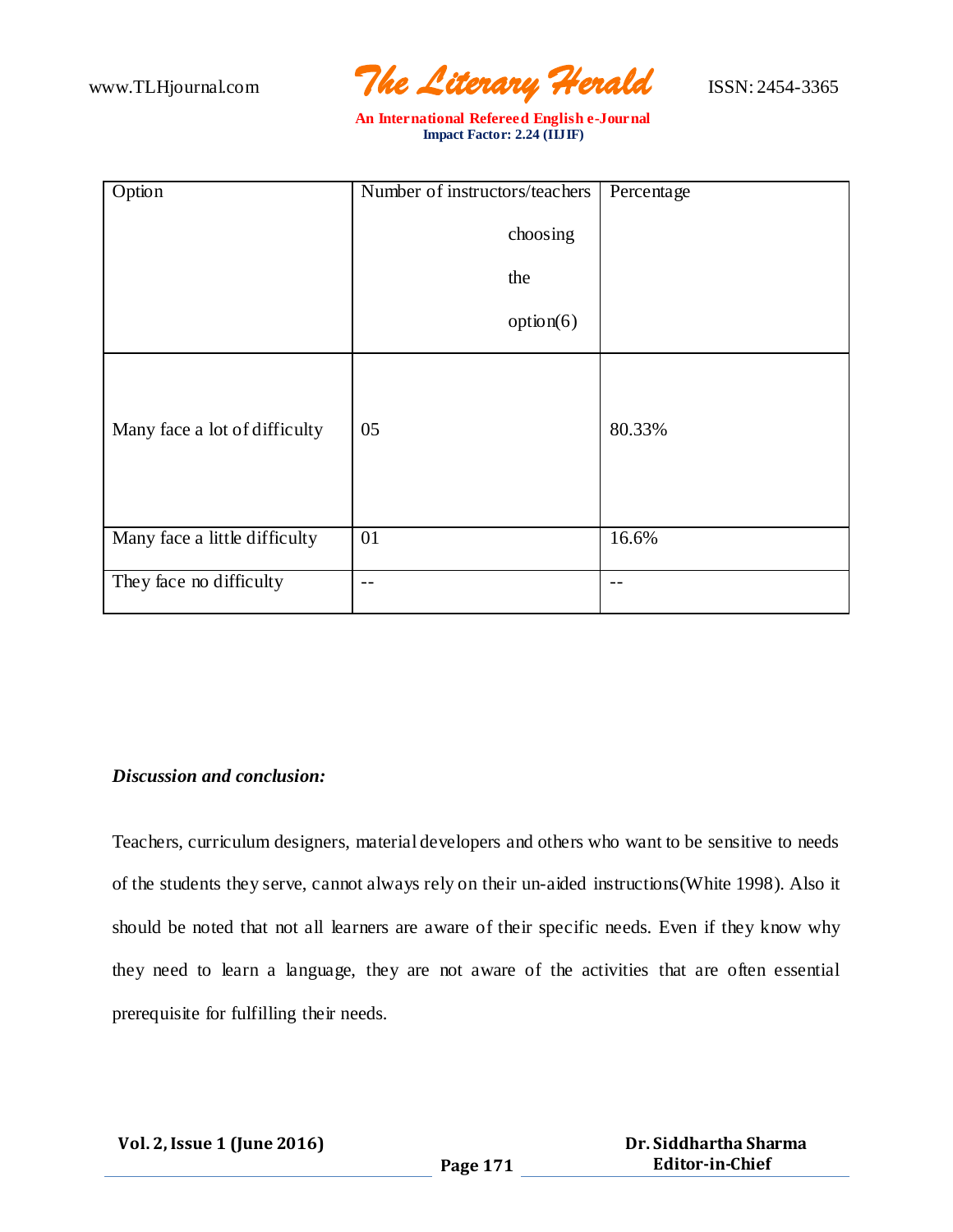www.TLHjournal.com *The Literary Herald*ISSN: 2454-3365

The result of the present study show that English language learners at undergraduate or graduate are highly motivated to learn English for understanding everyday English. So, students have realized that they need English not only for academic purposes but also for communication. Also it is important that students have preferred a communicative syllabus.

"The future domain of language use in advancement in future professional life"

*(Harmain, 1991; 1)*

As suggested by the results presented in Table 3 and 4. Thus it can be inferred that the mastery of language is considered instrumental in getting a good job in future and also making good progress in future career. This factor suggests that the motivation for English learning among these students is extrinsic. The students need to learn all the four skills of language as compared to grammar and vocabulary. Our findings show that speaking and listening is more preferred by the students as compared to skills of reading and writing. So, greater importance is attached to the skills of listening and speaking. The order of the preferences by the students indicates a need for developing their communicative abilities, firstly in the areas of speaking and listening and secondly in the areas of reading and writing.

Therefore it is important as for the students' preference for a communicative syllabus and the suggested techniques for developing reading and writing skills. This is not peculiar to Science and technical students. Many of them-report writing, paragraph writing, letter writing etc, for instance- are being taught throughout the India as a part of general English courses. What the

| <b>Vol. 2, Issue 1 (June 2016)</b> |  |  |  |
|------------------------------------|--|--|--|
|------------------------------------|--|--|--|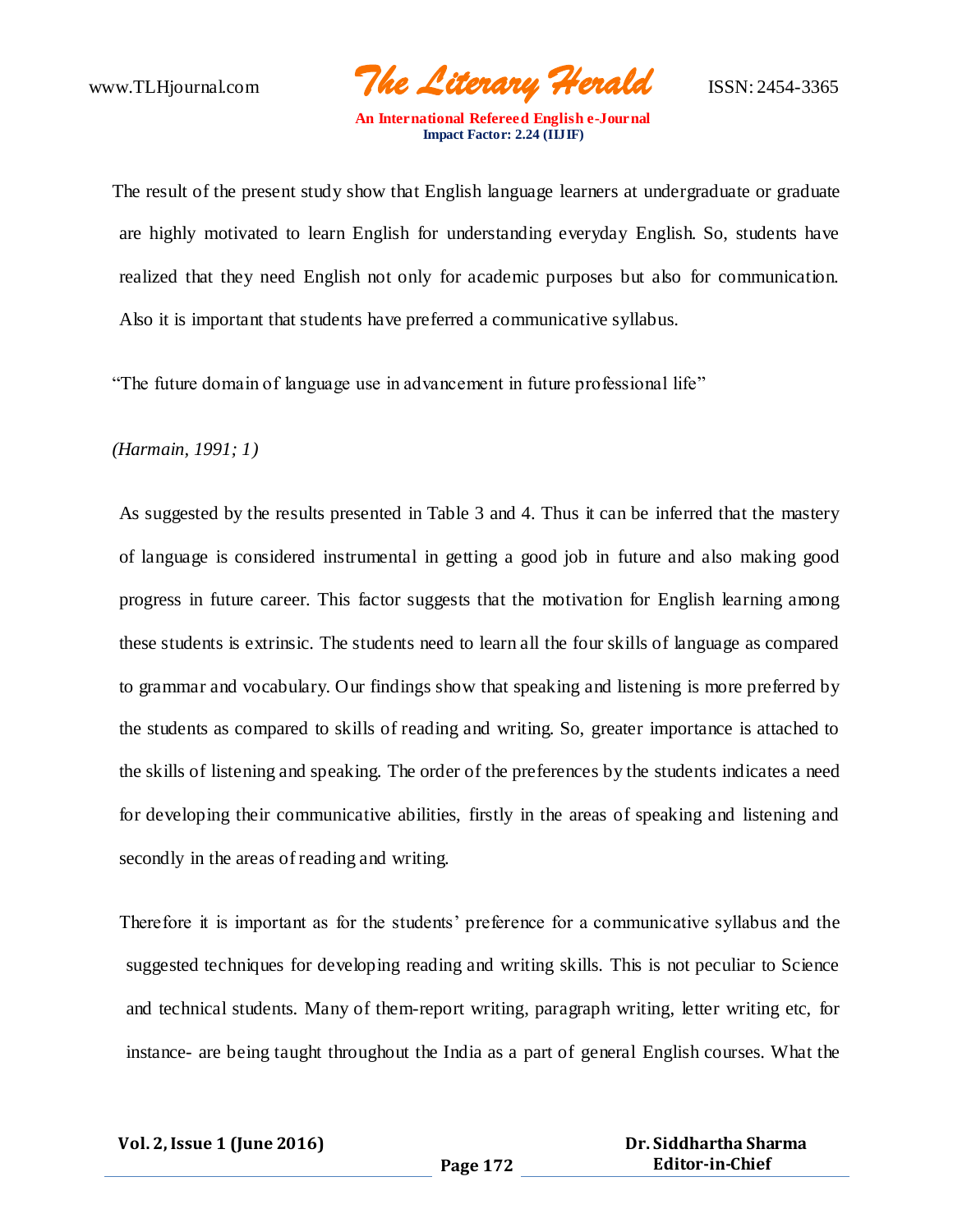www.TLHjournal.com *The Literary Herald*ISSN: 2454-3365

students want is more learner oriented approach than teachers are ready to offer in the Indian classrooms. Many teachers in India would perhaps raise their eyebrows at the democratization of the class rooms as this would imply giving student's freedom to choose their own methods that what teachers are familiar with. But; given the circumstances our teaching programs must account for both the 'objective' and the 'subjective' needs of our students and the teachers must willingly accept the fact that their role as 'al-knowing' masters has not met with all success.

The study points to the fact that the English language teaching and learning in India has to undergo serious rethinking not only on the content of the course but also the whole process of teaching learning this language. Because, materials and techniques in the classroom have to be changed in order to make them learner and learning oriented. The present policy of teachers dominating class rooms must be done away to allow more freedom to students in selecting their own tasks.

Further attempts should be made to match the student's wants and expectations and what the teachers feel they ought to get in the classroom. A puristic view of language will entertain a narrow competency in students and leave them wanting in situations which cannot be predicted either by teacher or planner of the language policy. The study also indicated that syllabus with narrow focus i;e English for Engineering, English for Commerce etc would prove detrimental to developing strategies that students would require to interact in their future and unpredictable events. After all English used in specific fields does not differ apart from certain terms, from

 **Vol. 2, Issue 1 (June 2016)**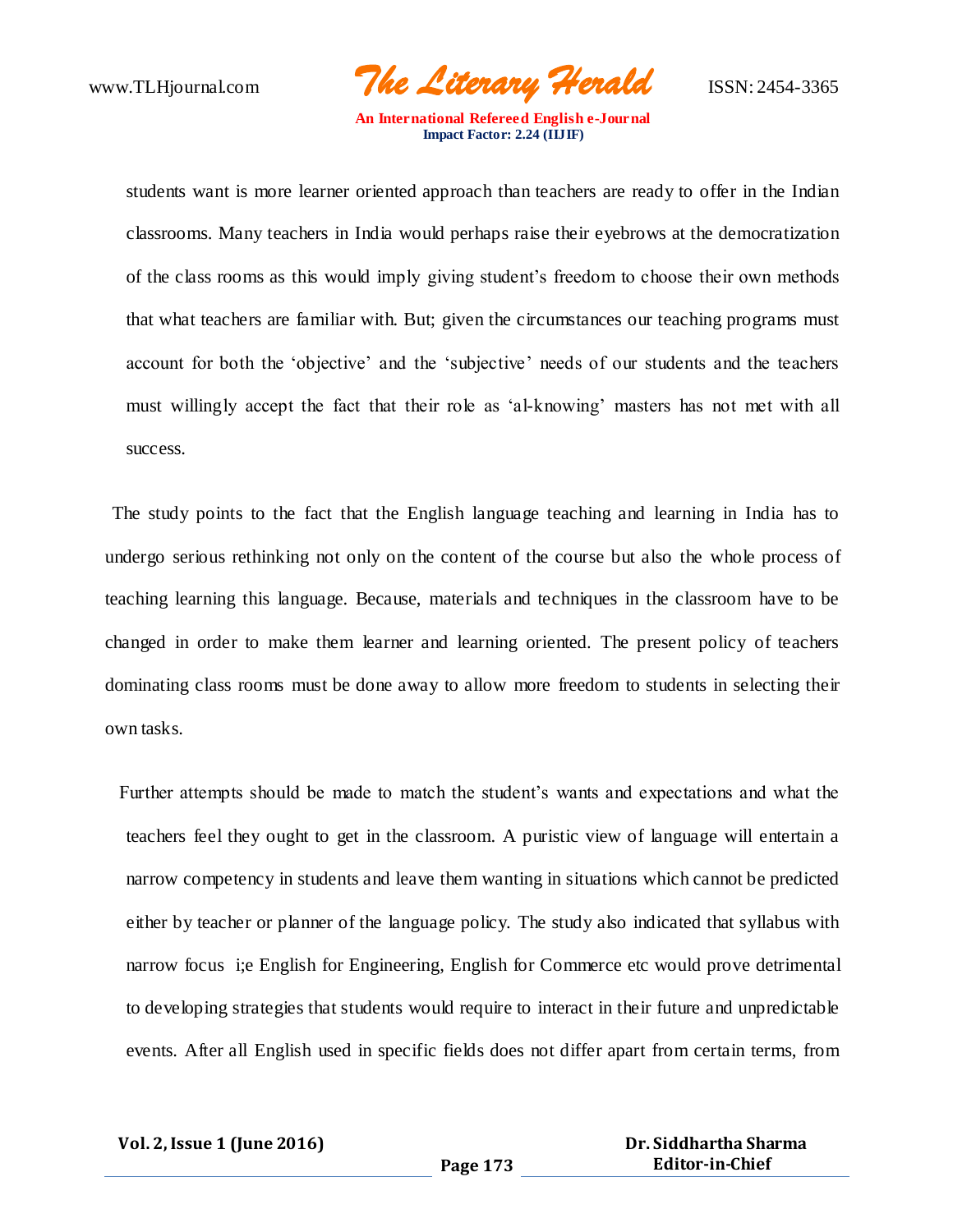www.TLHjournal.com *The Literary Herald*ISSN: 2454-3365

the language used in the other areas (Nunan, 1988 b). the plea for a 'common core' English – what we call General English in India –is therefore apt and in keeping with the need of the hour (Aslam 1989). What does this commonness entail? Nunan has the answer:

What the syllabus designer and the teacher must decide is which classroom tasks will ensure maximum transfer of learning to tasks which have not been taught. One the one hand we can make a random selection of real world tasks and teach these in the hope that relevant bits of language' stick' as it were , and that transfer to other tasks will occur. On the other hand, we can select tasks which may bear little resemblance to real world tasks but which are assumed to stimulate internal Psychological learning processes.

-------- Nunan 1998b; 23

India, a country where the language needs of the students as varied as their languages will do well in achieving maximum benefits from evolving general purpose course so that proper integration is achieved at the educational level also. Widdowson 1983 favours EGP (English for general purpose) on the grounds that it "seeks to provide learners with a general capacity to enable them to cope with undefined eventualities in the future" and thus serves an educative function.

Appendix A

Students' Questionnaire.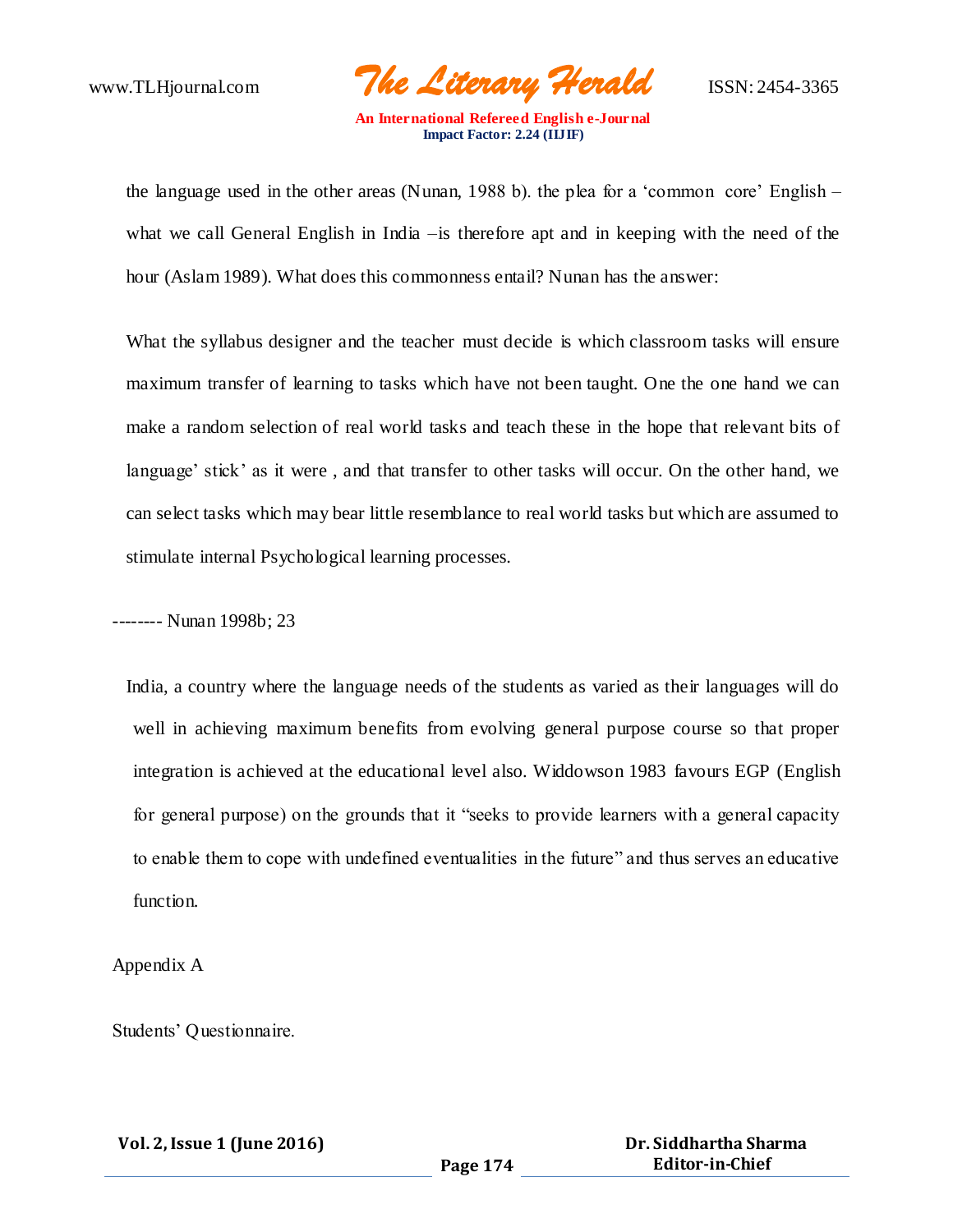

Please read the questions and response options

1.How important is English for academic and professional purposes?

- Very Important .
- Moderately important.
- Minimally important.

## 2. Why do you need to study English?

- To speak to foreigners in abroad.
- To pass exam
- For higher education
- For success in future professional life
- To understand every day English
- To get the ability to read English texts.
- 3. In future I shall be using English for:
- Higher studies
- Socializing
- In my future job
- Others.
- 4. Which of the fallowing areas do you wish to develop more?
- Listening
- Speaking

#### **Vol. 2, Issue 1 (June 2016)**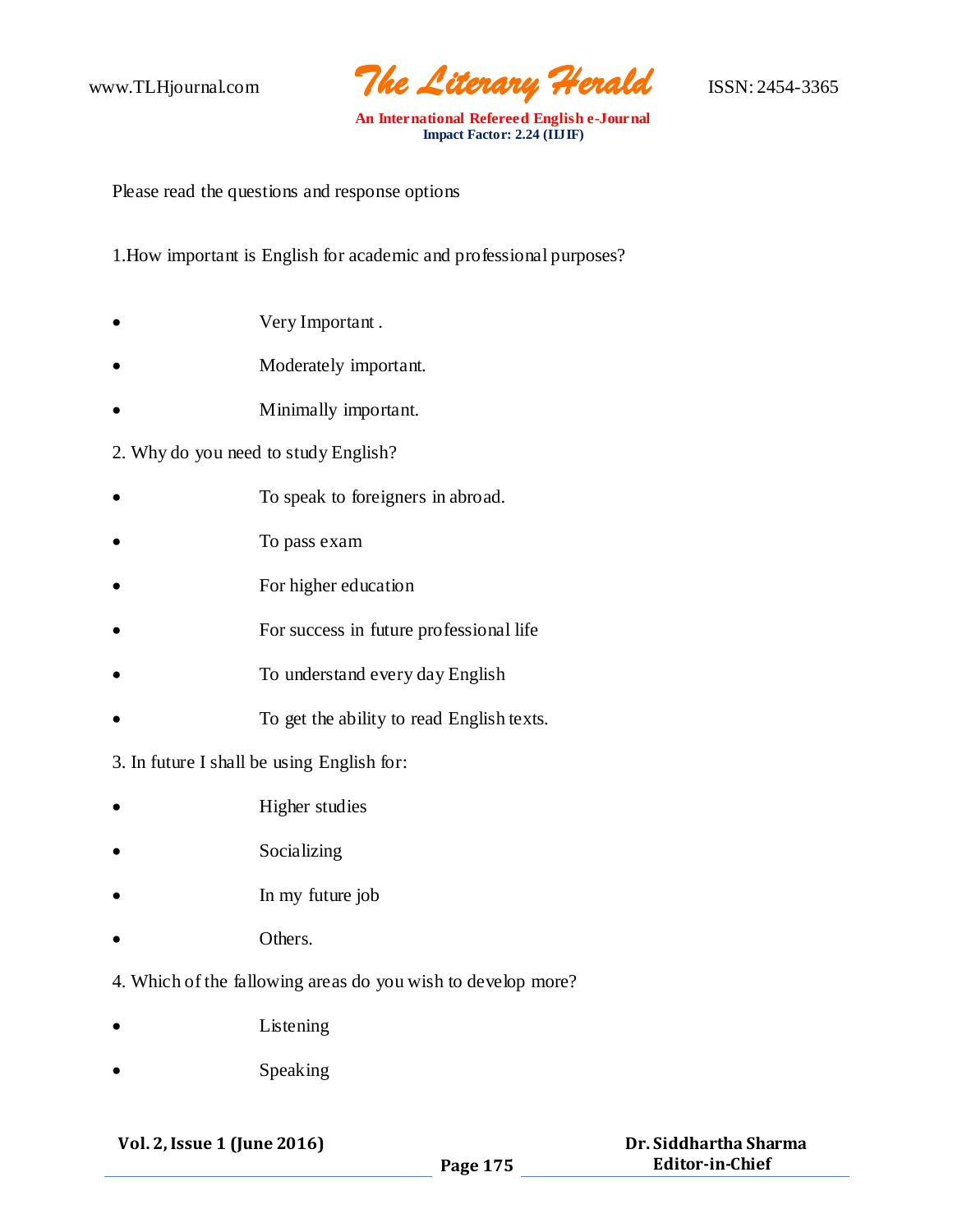www.TLHjournal.com *The Literary Herald*ISSN: 2454-3365

- Reading
- Writing
- Grammar
- Vocabulary
- 5. What do you think English language Teaching should focus on?
- Listening and Speaking
- Reading and Writing
- All

6. Do you think if a student's level of English is not good it can have:

- A good effect on his academic performance
- A bad/detrimental effect on his academic performance.
- No effect at all on his academic performance.

#### 7. My knowledge of English:

Will help me in successful completion of higher education

Will not help me in successful completion of higer education

Will play no role at all.

| Vol. 2, Issue 1 (June 2016) |  |
|-----------------------------|--|
|-----------------------------|--|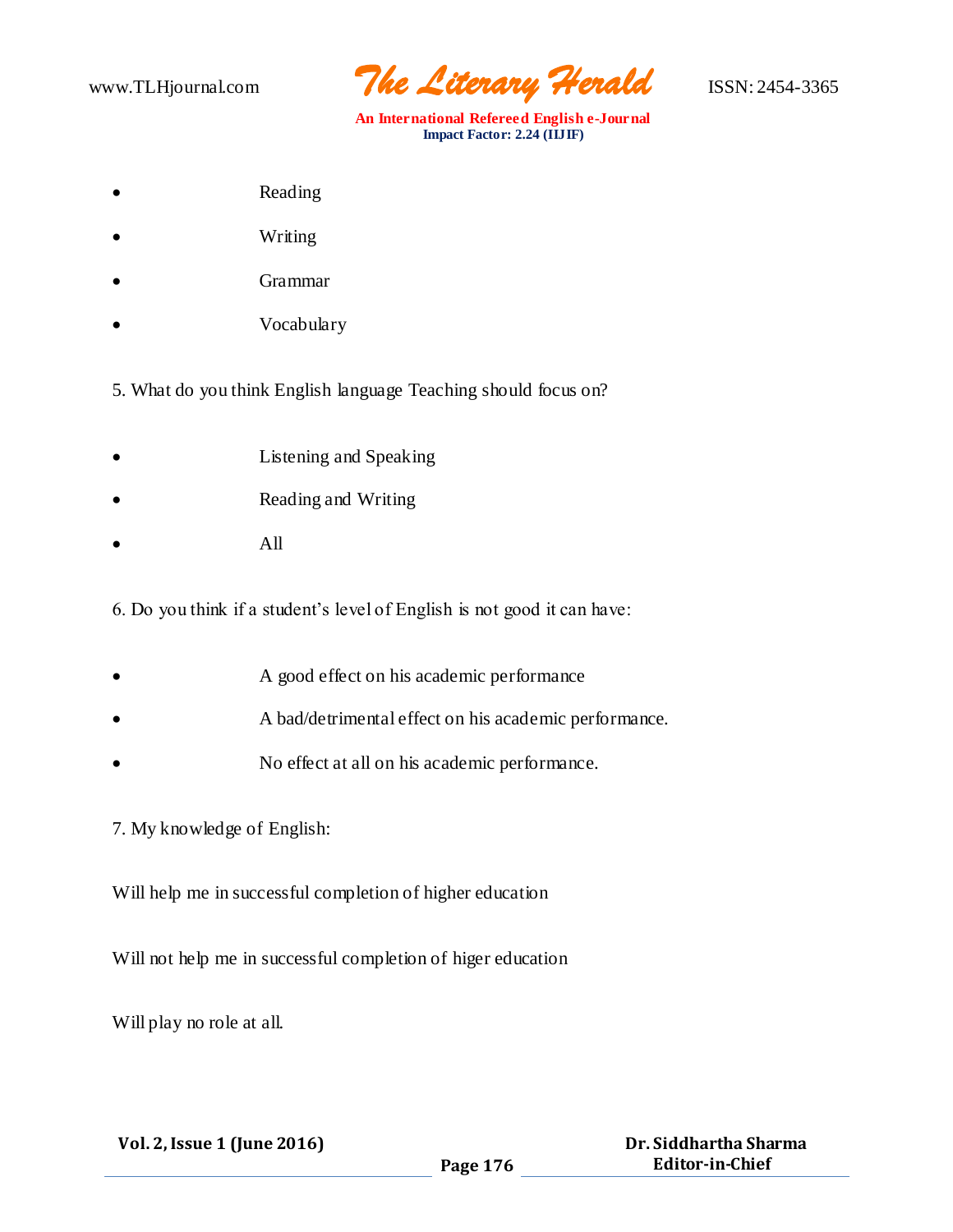www.TLHjournal.com *The Literary Herald*ISSN: 2454-3365

8. my knowledge of English :

Will help me in making a good progress in my future career

Will not help me in making a good progress in my future career

Will play no role

9. Do students in your class face difficulty in studying content subjects because of their poor

English?

Many face a lot of difficulty

Many face a little difficulty

They face no difficulty

10. would you like English to be taken away from university curriculum because you do not find present syllabus and the way of classroom teaching helpful in fulfilling your needs of English?

Strongly agree/ agree/ neither agree nor disagree/strongly disagree.

Appendix B

Teachers' Questionnaire.

| Vol. 2, Issue 1 (June 2016) |          | Dr. Siddhartha Sharma  |
|-----------------------------|----------|------------------------|
|                             | Page 177 | <b>Editor-in-Chief</b> |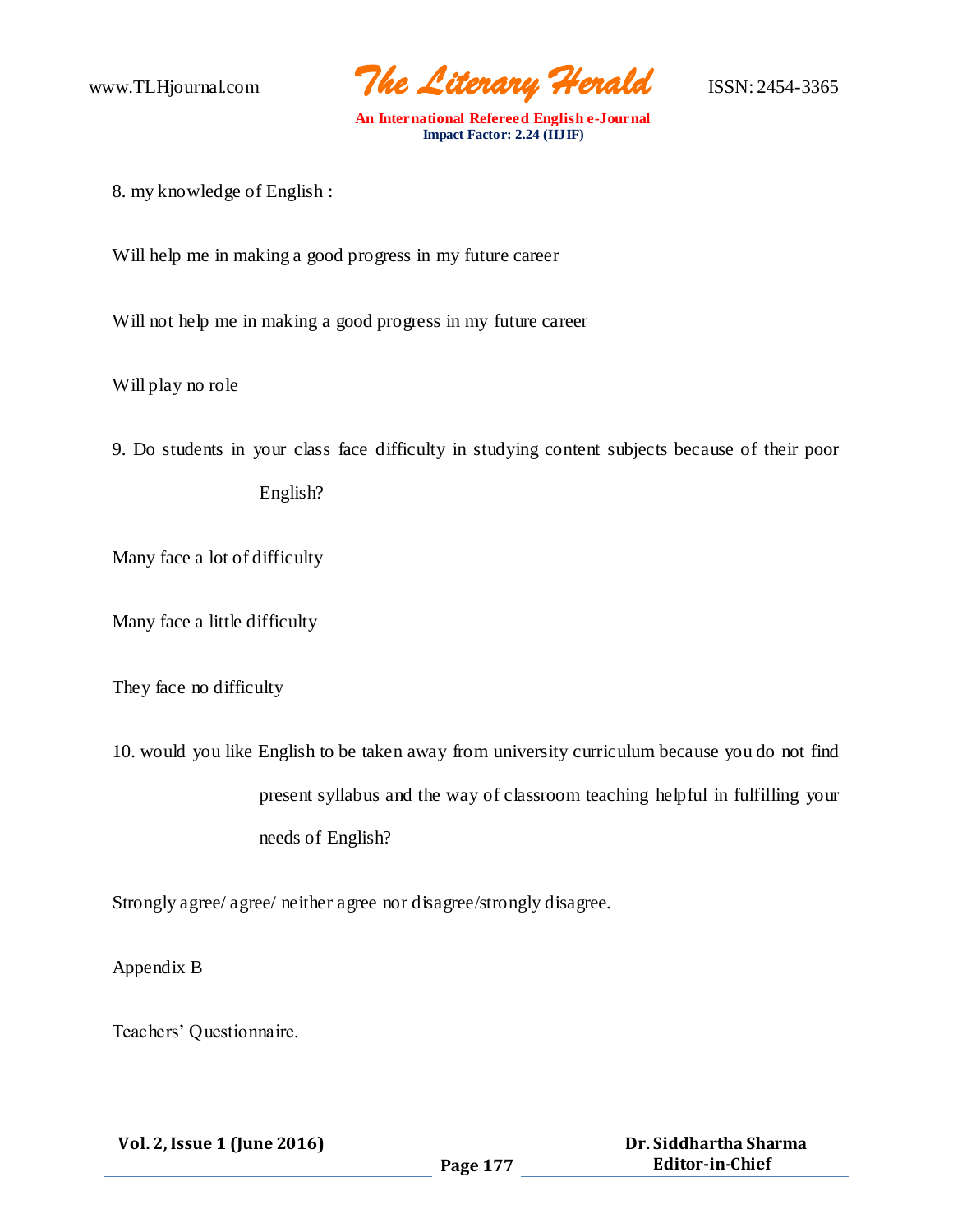www.TLHjournal.com *The Literary Herald*ISSN: 2454-3365

1. Why do your students need to study English?

To speak to foreigners in abroad

### To pass exam

For higher education

For success in future professional life

To understand every day English

To get the ability to read English texts

2. In future your students shall be using English for :

Higher studies

Socializing

In their future job

**Other** 

3. Which of the fallowing areas do your students wish to develop more?

Listening

Speaking

Reading

Writing

Grammar

Vocabulary

4. what do you think English language teaching should focus on ?

Listening & Speaking

| Vol. 2, Issue 1 (June 2016) |          | Dr. Siddhartha Sharma |
|-----------------------------|----------|-----------------------|
|                             | Page 178 | Editor-in-Chief       |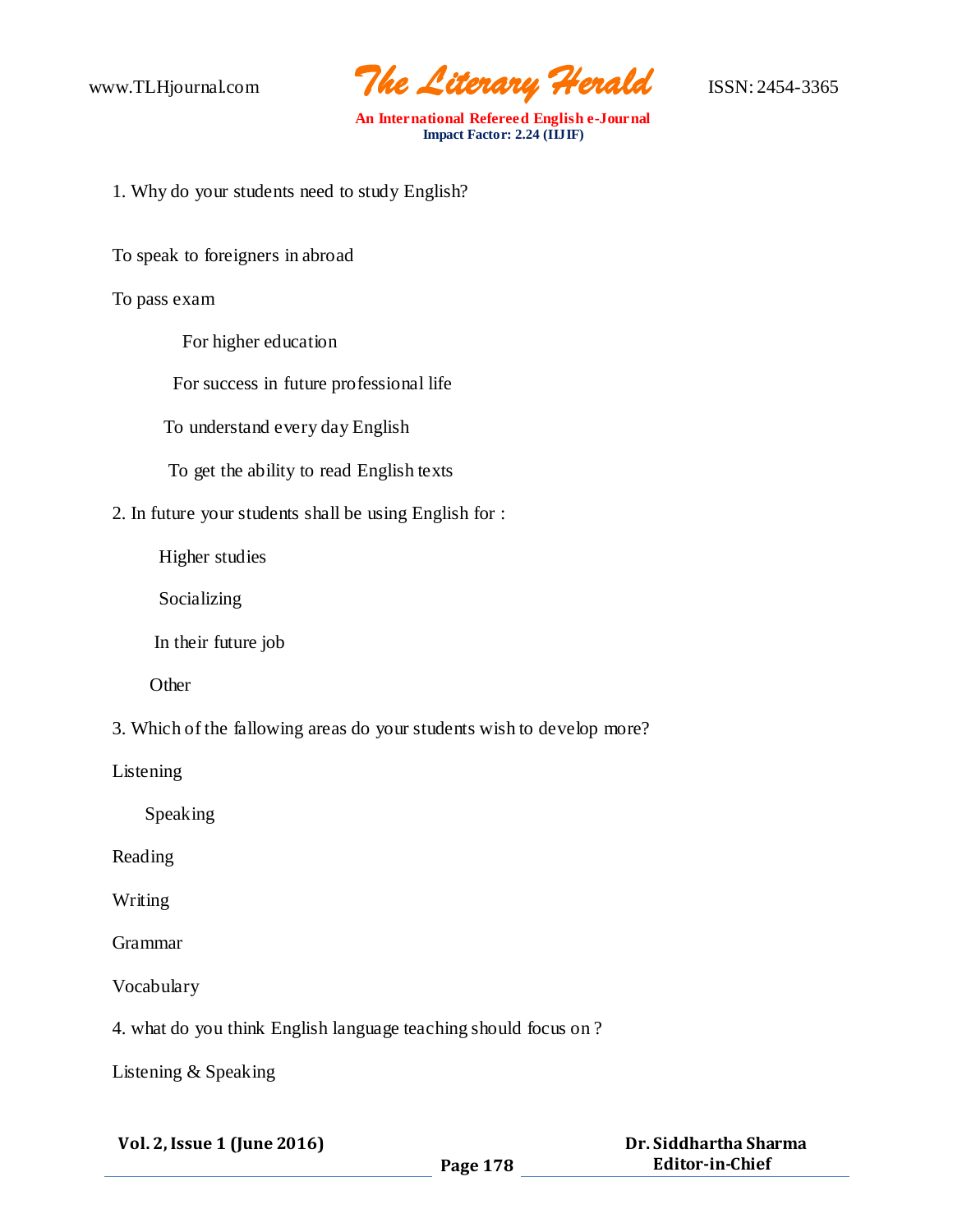www.TLHjournal.com *The Literary Herald*ISSN: 2454-3365

Reading & Writing

All

5. Do you think if a student's level of English is not good,it can have:

A good effect on his academic performance

A bad/detrimental effect on his academic performance

No effect at all on his academic performance

6…Your student's knowledge of English:

Will help them in successful completion of higher education

Will not help them in successful completion of higher education

Will play no role at all

7…. Your student's knowledge of English:

Will help them in making a good progress in their future career

Will not help them in making a good progress in their future career

Will play no role

8…Do students in your class face difficulty in studying content subjects because of their poor

English.?

Many face a lot of difficulty

Many face a little difficulty

They face no difficulty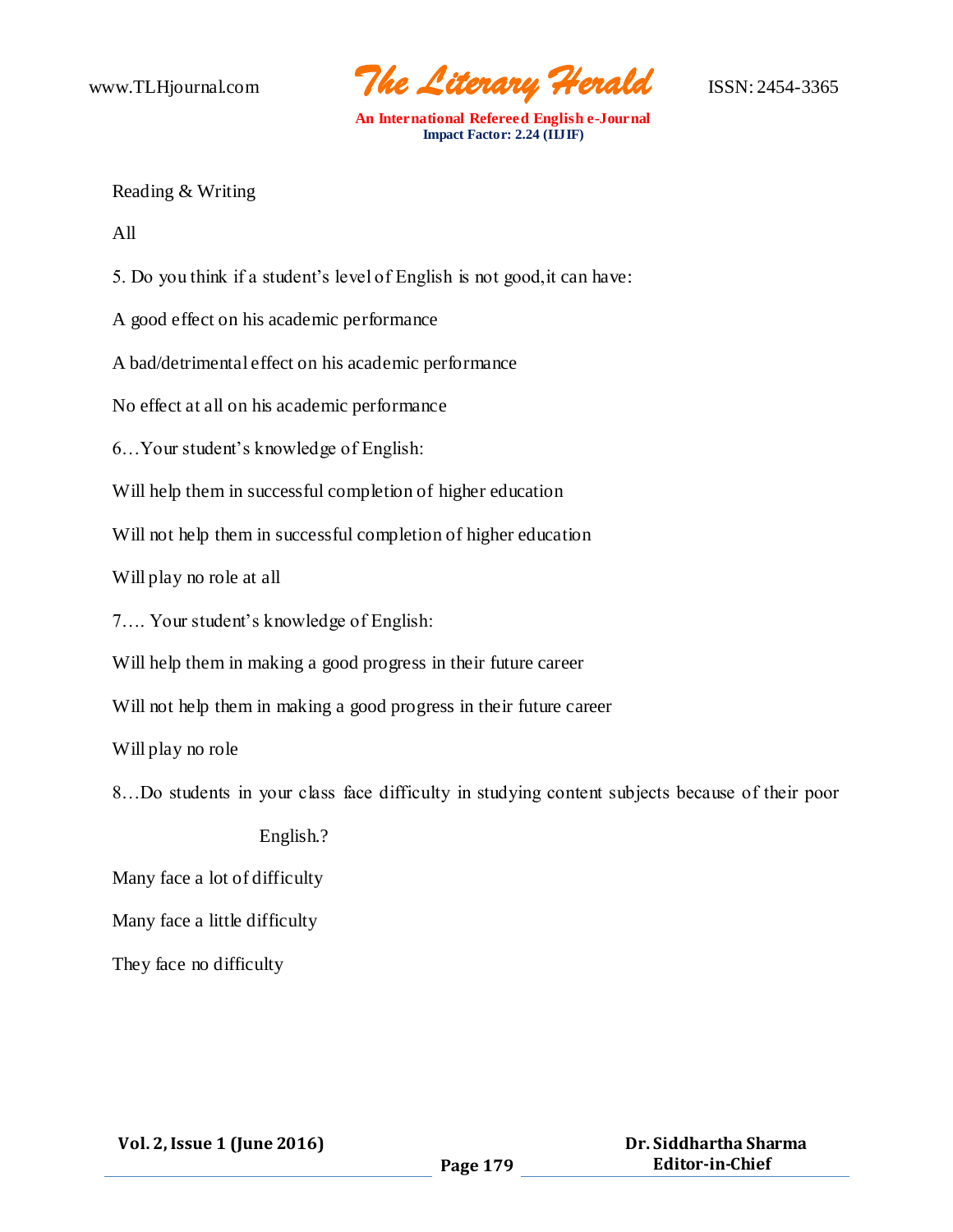www.TLHjournal.com *The Literary Herald*ISSN: 2454-3365

- 9.Would you like English to be taken away from university curriculum because you do not find the present syllabus and the way of classroom teaching helpful in fulfilling your students needs of English?
- Strongly agree/ agree/neither agree nor disagree/ disagree/ strongly disagree.

## **References:**

- Adrian Doff, (2003), Teach English, A training course for Teacher, Cambridge University Press.
- Gardinar, R. (1985) Social Psychology and Second Language Learning; The Role of Attitudes and Motivation&,Arnold;London.
- Teachers of English to Speakers of Other Languages (1997).ESL standards for pre-K12 students. Alexander, VA; Auther.

Bachman.J.L.1962. How to do things with words Oxford:Clarendan Press.

- Berwick, R.1989, "Needs assessment in language programming: From theory to practice" in Johnson 1989.
- Brindley,G.1984. Needs analysis and Objective setting in the Adult migration education programme Sydney: New Adult Migration.
- Cook, Vivian (2001).Second Language Learning and Second Language Teaching.Newyork:Oxford University Press

| Vol. 2, Issue 1 (June 2016) |          | Dr. Siddhartha Sharma  |
|-----------------------------|----------|------------------------|
|                             | Page 180 | <b>Editor-in-Chief</b> |